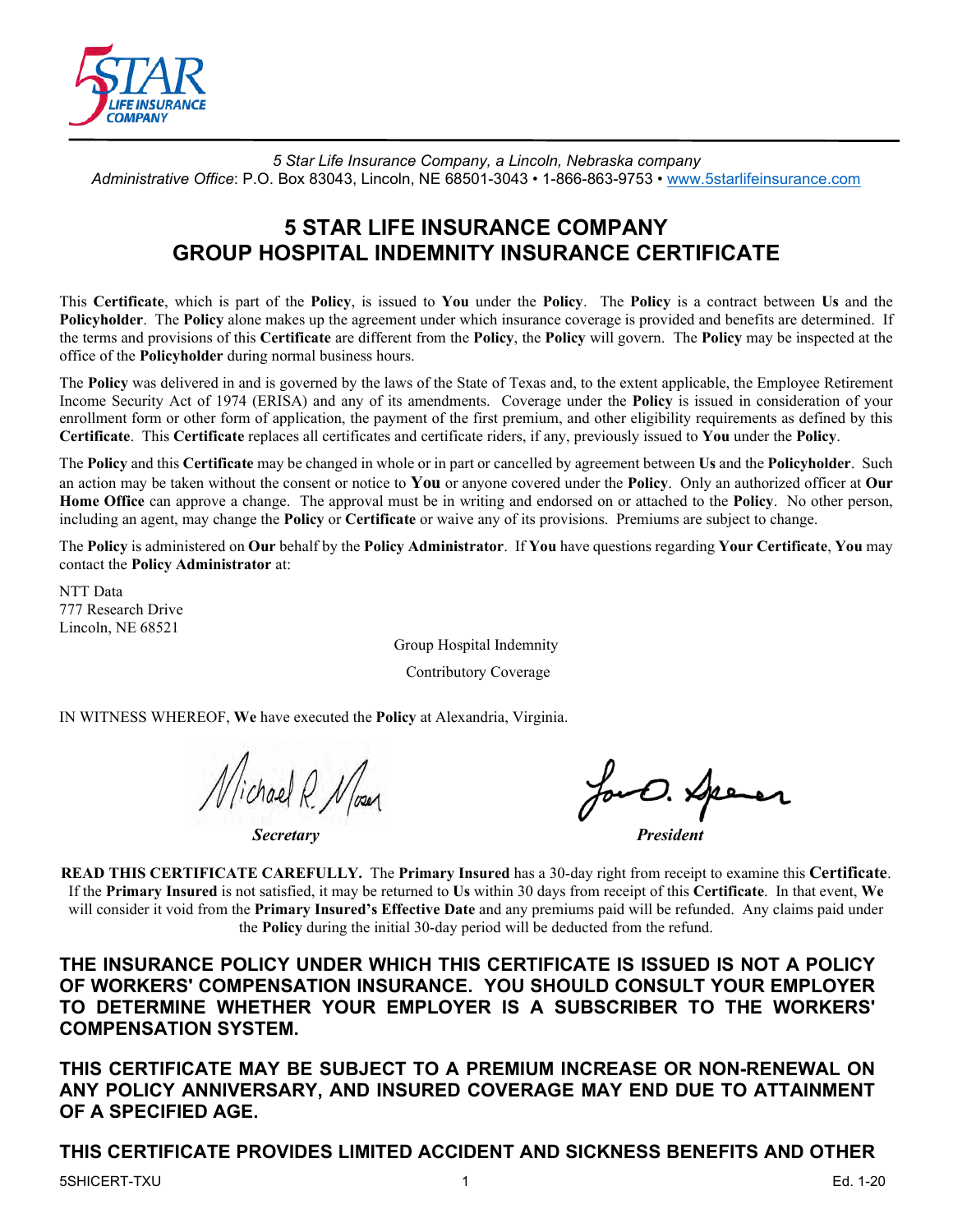**FIXED INDEMNITY BENEFITS THAT ARE A SUPPLEMENT TO MAJOR MEDICAL COVERAGE. THIS CERTIFICATE IS NOT A SUBSTITUTE FOR ESSENTIAL HEALTH BENEFITS COVERAGE AS DEFINED IN FEDERAL HEALTH LAW. THIS CERTIFICATE DOES NOT PROVIDE MEDICARE SUPPLEMENT COVERAGE. INSUREDS ELIGIBLE FOR MEDICARE SHOULD REVIEW THE GUIDE TO HEALTH INSURANCE FOR PEOPLE WITH MEDICARE AVAILABLE FROM US. THIS CERTIFICATE CONTAINS CERTAIN PROOF OF LOSS REQUIREMENTS, LIMITATIONS, EXCLUSIONS, AND OTHER PROVISIONS THAT MAY REDUCE BENEFITS OR PREVENT AN INSURED FROM RECEIVING BENEFITS UNDER THIS CERTIFICATE. PLEASE READ YOUR CERTIFICATE CAREFULLY.**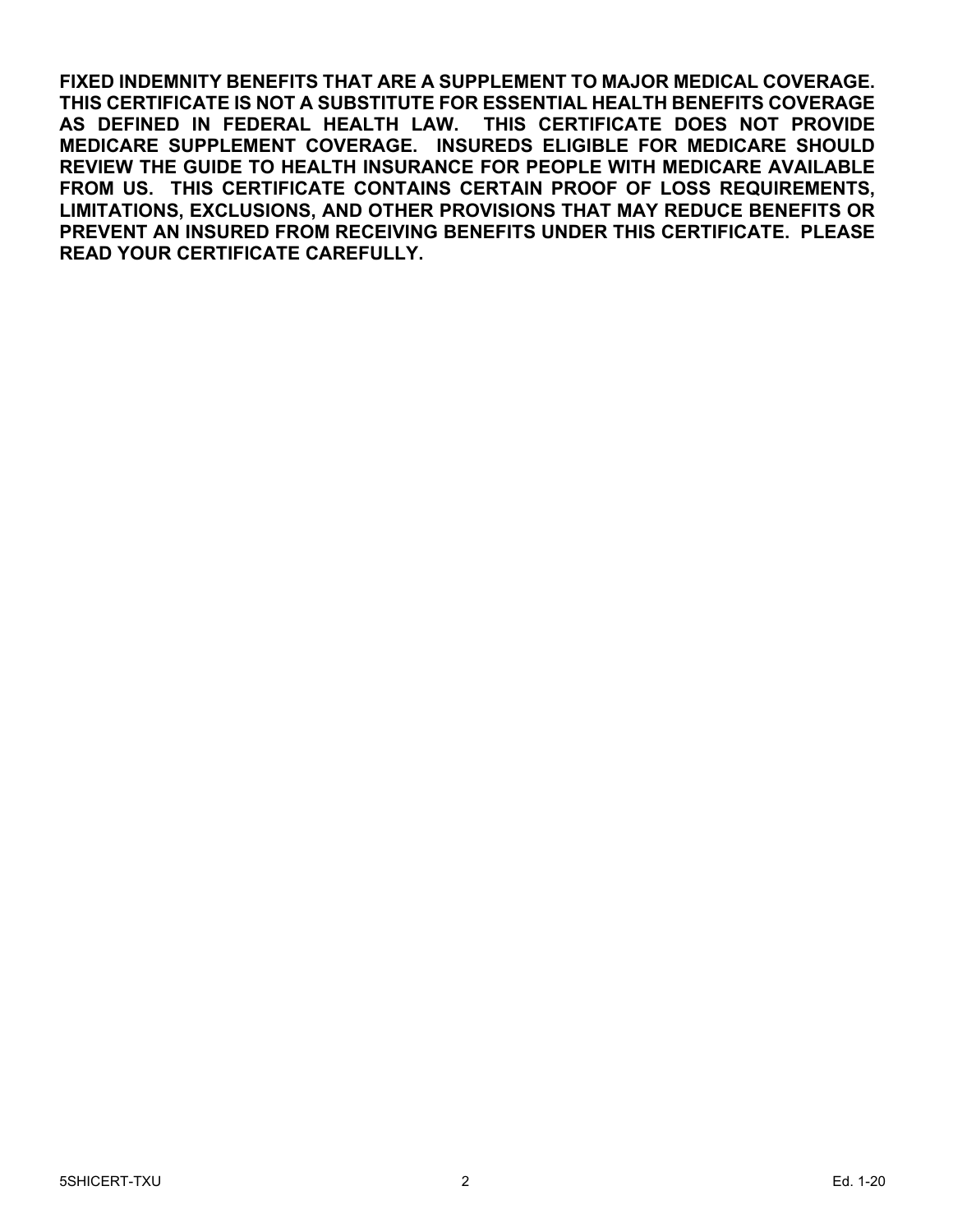# **TABLE OF CONTENTS**

<span id="page-2-0"></span>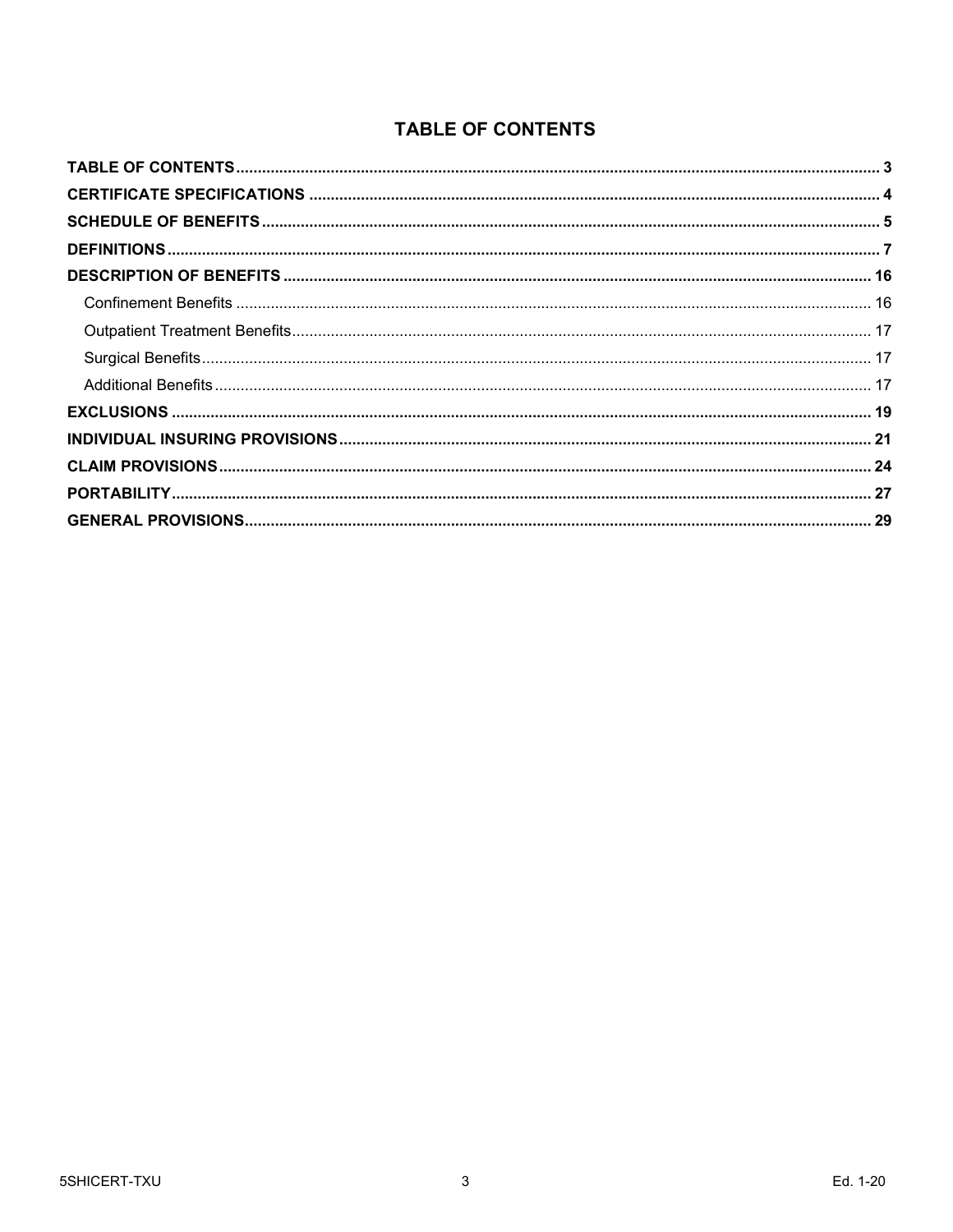### **CERTIFICATE SPECIFICATIONS**

#### <span id="page-3-0"></span>**I. POLICY INFORMATION**

**Policyholder:** TWU Local 556 **Policy Number:** 03038 **Policy Effective Date:** August 1, 2021 **Policy Anniversary:** August 1 **State of Issue:** Texas

#### **II. ELIGIBLE CLASSES**

All **Members** scheduled (but not required) to work a minimum of 20 hours per week. **Spouses** and **Dependent Children** of such **Members** are also eligible.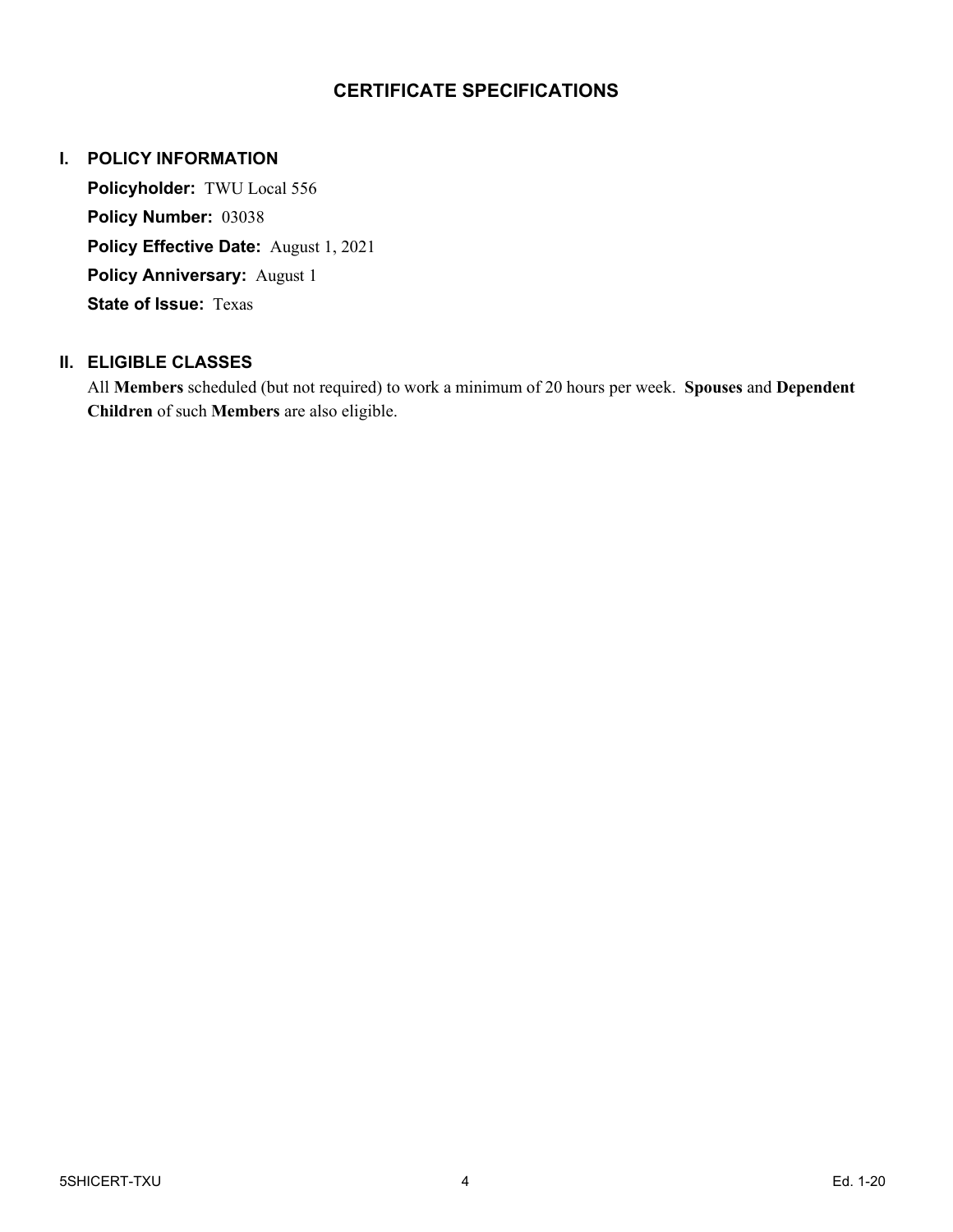# **SCHEDULE OF BENEFITS**

<span id="page-4-0"></span>The benefits payable for a **Covered Loss** are listed below, subject to all other terms and provisions of this **Certificate**.

# **PLAN #1 (HI1) BENEFITS**

|                                               |                            | <b>Benefit Amount</b>       |                             |
|-----------------------------------------------|----------------------------|-----------------------------|-----------------------------|
| <b>Confinement Benefits</b>                   | <b>Primary Insured</b>     | <b>Spouse</b>               | <b>Dependent Child(ren)</b> |
| First Day Hospital Confinement                | \$1,000                    | \$1,000                     | \$1,000                     |
| Rehabilitation Unit Confinement               | \$100                      | \$100                       | \$100                       |
|                                               |                            | <b>Benefit Amount</b>       |                             |
| <b>Outpatient Treatment Benefits</b>          | <b>Primary Insured</b>     | <b>Spouse</b>               | <b>Dependent Child(ren)</b> |
| <b>Observation Room Treatment</b>             | \$100                      | \$100                       | \$100                       |
|                                               |                            | <b>Benefit Amount</b>       |                             |
| <b>Surgical Benefits</b>                      | <b>Primary Insured</b>     | <b>Spouse</b>               | <b>Dependent Child(ren)</b> |
| <b>Outpatient Surgery</b>                     |                            |                             |                             |
| Hospital or ASC                               | \$500                      | \$500                       | \$500                       |
|                                               |                            | <b>Benefit Amount</b>       |                             |
| <b>Additional Benefits</b>                    | <b>Primary Insured</b>     | <b>Spouse</b>               | <b>Dependent Child(ren)</b> |
| Minor Diagnostic                              | \$50                       | \$50                        | \$50                        |
| Major Diagnostic                              | \$250                      | \$250                       | \$250                       |
| <b>Invasive Diagnostic</b>                    | \$250                      | \$250                       | \$250                       |
|                                               | <b>Benefit Amount</b>      |                             |                             |
| <b>Health &amp; Wellbeing Benefits</b>        | <b>Primary Insured</b>     | <b>Spouse</b>               | <b>Dependent Child(ren)</b> |
| <b>Health Screening</b>                       | \$50                       | \$50                        | \$50                        |
| <b>Cancer Screening</b>                       | \$50                       | \$50                        | \$50                        |
| Mammography Screening                         | \$50                       | \$50                        | \$50                        |
| Post-Traumatic Stress Disorder                | \$250                      | \$250                       | \$250                       |
|                                               |                            | 1 per Insured per Plan Year |                             |
| Maximum Number of Health & Wellbeing Benefits | 7 per Family per Plan Year |                             |                             |

#### **PLAN #2 (HI2) BENEFITS**

|                                            |                        | <b>Benefit Amount</b> |                             |
|--------------------------------------------|------------------------|-----------------------|-----------------------------|
| <b>Confinement Benefits</b>                | <b>Primary Insured</b> | <b>Spouse</b>         | <b>Dependent Child(ren)</b> |
| First Day Hospital Confinement             | \$1,000                | \$1,000               | \$1,000                     |
| Daily Hospital Confinement (Day 2 Forward) | \$100                  | \$100                 | \$100                       |
| <b>Rehabilitation Unit Confinement</b>     | \$100                  | \$100                 | \$100                       |
|                                            |                        | <b>Benefit Amount</b> |                             |
| <b>Outpatient Treatment Benefits</b>       | <b>Primary Insured</b> | <b>Spouse</b>         | <b>Dependent Child(ren)</b> |
| <b>Observation Room Treatment</b>          | \$100                  | \$100                 | \$100                       |
|                                            |                        | <b>Benefit Amount</b> |                             |
| <b>Surgical Benefits</b>                   | <b>Primary Insured</b> | <b>Spouse</b>         | <b>Dependent Child(ren)</b> |
| <b>Outpatient Surgery</b>                  |                        |                       |                             |
| Hospital or ASC                            | \$750                  | \$750                 | \$750                       |
|                                            |                        | <b>Benefit Amount</b> |                             |
| <b>Additional Benefits</b>                 | <b>Primary Insured</b> | <b>Spouse</b>         | <b>Dependent Child(ren)</b> |
| Minor Diagnostic                           | \$50                   | \$50                  | \$50                        |
| Major Diagnostic                           | \$500                  | \$500                 | \$500                       |
| Invasive Diagnostic                        | \$500                  | \$500                 | \$500                       |
|                                            |                        | <b>Benefit Amount</b> |                             |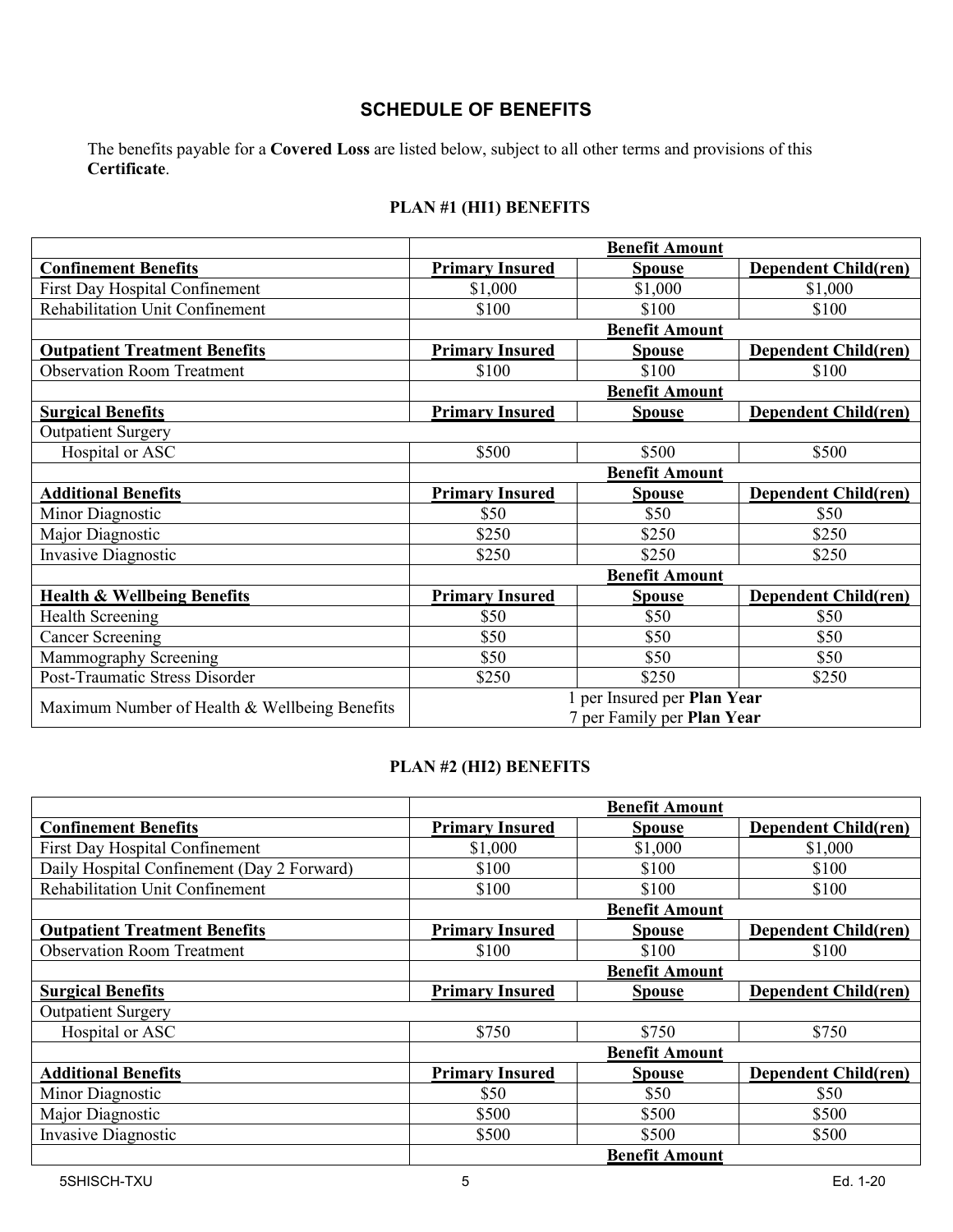| <b>Health &amp; Wellbeing Benefits</b>        | <b>Primary Insured</b>                                    | <b>Spouse</b> | <b>Dependent Child(ren)</b> |
|-----------------------------------------------|-----------------------------------------------------------|---------------|-----------------------------|
| Health Screening                              | \$50                                                      | \$50          | \$50                        |
| Cancer Screening                              | \$50                                                      | \$50          | \$50                        |
| Mammography Screening                         | \$50                                                      | \$50          | \$50                        |
| Post-Traumatic Stress Disorder                | \$250                                                     | \$250         | \$250                       |
| Maximum Number of Health & Wellbeing Benefits | 1 per Insured per Plan Year<br>7 per Family per Plan Year |               |                             |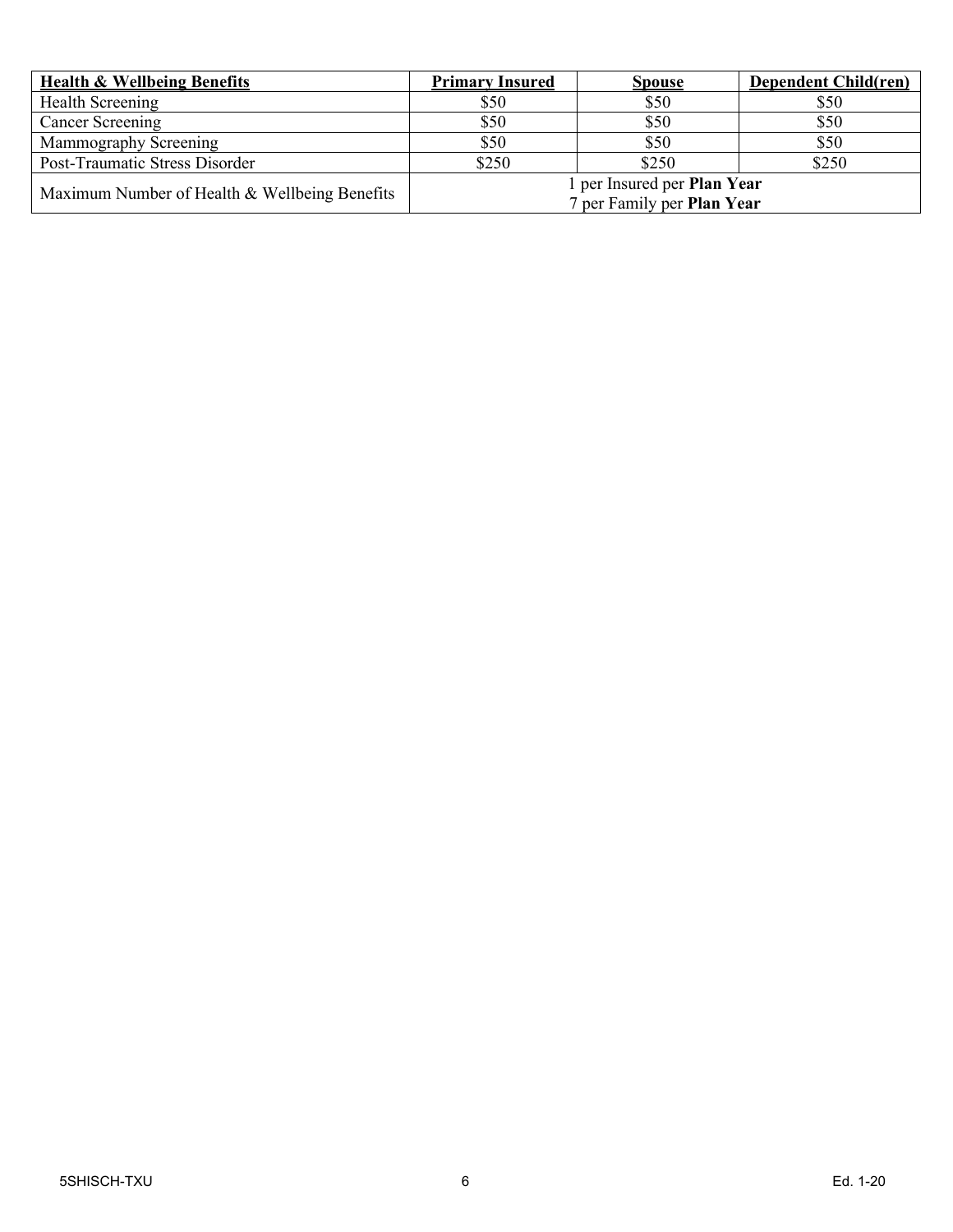# **DEFINITIONS**

<span id="page-6-0"></span>

| <b>Active Employment</b>          | You are working for earnings that are paid regularly and are performing the Material<br>and Substantial duties of Your Regular Occupation. You must be working at least<br>the minimum number of hours as determined by the <b>Policyholder</b> .                                                        |
|-----------------------------------|----------------------------------------------------------------------------------------------------------------------------------------------------------------------------------------------------------------------------------------------------------------------------------------------------------|
|                                   | Your work must be performed at:                                                                                                                                                                                                                                                                          |
|                                   | 1. the <b>Policyholder's</b> usual place of business;                                                                                                                                                                                                                                                    |
|                                   | 2. an alternative work site at the direction of the <b>Policyholder</b> ;                                                                                                                                                                                                                                |
|                                   | 3. or a location to which <b>Your</b> job requires <b>You</b> to travel.                                                                                                                                                                                                                                 |
|                                   | Normal vacation and holidays are considered Active Employment provided You are<br>in Active Employment on the last scheduled workday preceding such time off. If<br>vacation days or paid time off are used to cover Disability, Sickness or Injury, those<br>days are not considered Active Employment. |
| <b>Activities of Daily Living</b> | 1. Bathing: washing oneself by sponge bath or in the tub or shower, including the<br>task of getting into or out of the tub or shower;                                                                                                                                                                   |
|                                   | 2. Dressing: putting on and taking off all items of clothing and any necessary braces,<br>fasteners or artificial limbs;                                                                                                                                                                                 |
|                                   | 3. Eating: feeding oneself by getting food into the body from a receptacle (such as a<br>plate, cup, or table) or by feeding tube or intravenously;                                                                                                                                                      |
|                                   | 4. Transferring: moving into and out of bed or a wheelchair;                                                                                                                                                                                                                                             |
|                                   | 5. Toileting: getting to and from the toilet, getting on and off the toilet, and<br>performing associated personal hygiene;                                                                                                                                                                              |
|                                   | 6. Continence: the ability to maintain control of bowel and bladder function or, when<br>unable to maintain control of bowel or bladder function, the ability to perform<br>associated personal hygiene (including caring for a catheter or colostomy bag).                                              |
| <b>Administrative Office</b>      | The office of the <b>Policy Administrator</b> .                                                                                                                                                                                                                                                          |
| <b>Ambulatory Surgical Center</b> | A licensed healthcare facility, separate from a Hospital, equipped for Physicians to<br>perform Surgeries on an individual as an Outpatient. An Ambulatory Surgical<br>Center must:                                                                                                                      |
|                                   | 1. be under the direct supervision of a <b>Physician</b> ;                                                                                                                                                                                                                                               |
|                                   | 2. provide anesthesia administered by a licensed anesthesiologist or licensed nurse<br>anesthetist; and                                                                                                                                                                                                  |
|                                   | 3. have agreements in place with one or more local <b>Hospitals</b> to immediately accept<br>patients who develop complications.                                                                                                                                                                         |
| <b>Cancer Test</b>                | Any of the following:                                                                                                                                                                                                                                                                                    |
|                                   | 1. CA15-3 blood test for breast cancer;                                                                                                                                                                                                                                                                  |
|                                   | 2. CA 125 blood test for ovarian cancer;                                                                                                                                                                                                                                                                 |
|                                   | CEA blood test for colon cancer;<br>3.                                                                                                                                                                                                                                                                   |
|                                   | 4. colonoscopy;                                                                                                                                                                                                                                                                                          |
|                                   | double contrast barium enema;<br>5.                                                                                                                                                                                                                                                                      |
|                                   | pap smear (including ThinPrep);<br>6.                                                                                                                                                                                                                                                                    |
|                                   | PSA test;<br>7.                                                                                                                                                                                                                                                                                          |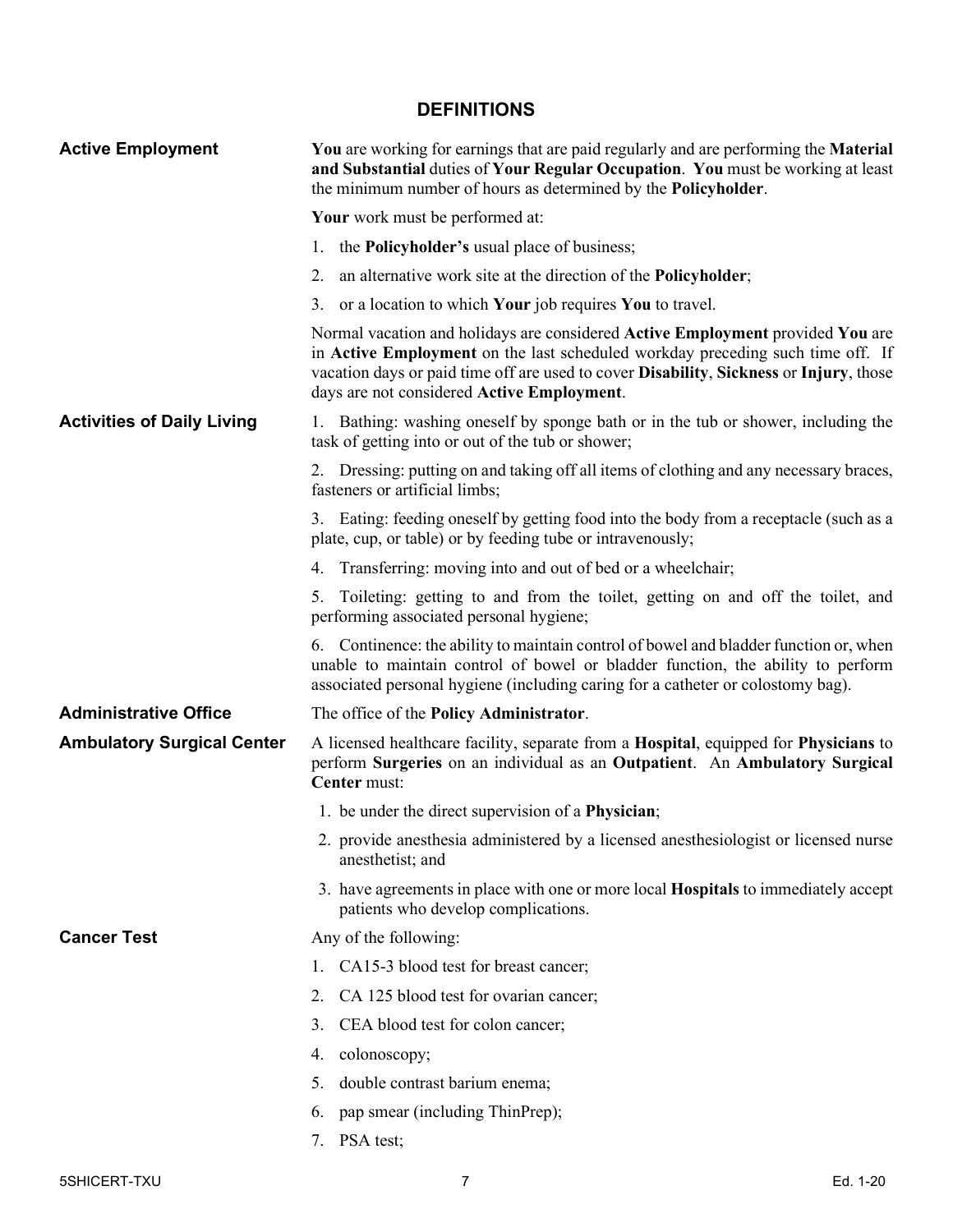|                                   | 8. serum protein electrophoresis (blood test for myeloma);                                                                                                                                                                                                                                                                                                                                                                                                                                                                                                                    |
|-----------------------------------|-------------------------------------------------------------------------------------------------------------------------------------------------------------------------------------------------------------------------------------------------------------------------------------------------------------------------------------------------------------------------------------------------------------------------------------------------------------------------------------------------------------------------------------------------------------------------------|
|                                   | 9. testicular ultrasound;                                                                                                                                                                                                                                                                                                                                                                                                                                                                                                                                                     |
|                                   | 10. cancer genetic mutation test (BRCA);                                                                                                                                                                                                                                                                                                                                                                                                                                                                                                                                      |
|                                   | 11. skin cancer screening;                                                                                                                                                                                                                                                                                                                                                                                                                                                                                                                                                    |
|                                   | 12. biopsies for cancer; or                                                                                                                                                                                                                                                                                                                                                                                                                                                                                                                                                   |
|                                   | 13. Lymphocyte Genome Sensitivity Test (LGS) (universal blood test for cancer).                                                                                                                                                                                                                                                                                                                                                                                                                                                                                               |
| <b>Certificate</b>                | This document, which explains the insurance benefits provided, to whom and how<br>benefits are payable, and limitations and exclusions that apply to coverage.                                                                                                                                                                                                                                                                                                                                                                                                                |
| <b>Childbirth</b>                 | Birth of a child by routine vaginal delivery or elective cesarean section.                                                                                                                                                                                                                                                                                                                                                                                                                                                                                                    |
| <b>Complications of Pregnancy</b> | Abnormal conditions or concurrent diseases, whether or not a pregnancy is<br>terminated, that significantly affect the pregnancy's usual medical management. A<br>complication may exist during the pregnancy, during the birth, or after the birth.<br>Complications of Pregnancy includes non-elective cesarean section.                                                                                                                                                                                                                                                    |
|                                   | <b>Complications of Pregnancy</b> does not include: elective caesarean section unrelated<br>to a diagnosed complication of pregnancy; false labor; morning sickness; multiple<br>gestation pregnancy; occasional spotting; Physician prescribed rest during<br>pregnancy; pre-eclampsia; any similar condition(s) associated with a difficult<br>pregnancy but not considered a classifiable, distinct complication of pregnancy; or<br>any other condition associated with pregnancy but has not been diagnosed by a<br>Physician as a complication of pregnancy as defined. |
| <b>Confined or Confinement</b>    | Assignment to a bed in a medical facility for a period of at least 20 consecutive hours.                                                                                                                                                                                                                                                                                                                                                                                                                                                                                      |
| <b>Confined Elsewhere</b>         | A Dependent is unable to perform the normal functions of daily living unaided or<br>leave their home or other place of residence without assistance.                                                                                                                                                                                                                                                                                                                                                                                                                          |
| <b>Covered Accident</b>           | A sudden, unforeseeable, and unexpected event that causes Injury to an Insured,<br>wholly independent of disease, bodily infirmity, illness, infection, or any other<br>abnormal physical condition. A Covered Accident must occur while the Insured is<br>covered under this Certificate and must not be excluded or limited by name,<br>description, or any other provision of this Certificate.                                                                                                                                                                            |
| <b>Covered Loss</b>               | A loss for which benefits are payable under this Certificate.                                                                                                                                                                                                                                                                                                                                                                                                                                                                                                                 |
| <b>Covered Sickness</b>           | A Sickness which:                                                                                                                                                                                                                                                                                                                                                                                                                                                                                                                                                             |
|                                   | 1. occurs while coverage is in force;                                                                                                                                                                                                                                                                                                                                                                                                                                                                                                                                         |
|                                   | 2. is diagnosed by a Physician, Medical Professional, or Mental Health<br>Professional; and                                                                                                                                                                                                                                                                                                                                                                                                                                                                                   |
|                                   | 3. is not excluded or limited by name, description, or any other provision of this<br>Certificate.                                                                                                                                                                                                                                                                                                                                                                                                                                                                            |
|                                   | <b>Complications of Pregnancy or Childbirth will be treated as any other Covered</b><br>Sickness. Covered Sickness will also include any prenatal diagnosis of a Sickness<br>for a newborn.                                                                                                                                                                                                                                                                                                                                                                                   |
| <b>Custodial Care</b>             | Non-medical care, either at home or in a nursing or assisted-living facility, that                                                                                                                                                                                                                                                                                                                                                                                                                                                                                            |
|                                   | 1. helps a person with Activities of Daily Living or the self-administration of<br>medication; and                                                                                                                                                                                                                                                                                                                                                                                                                                                                            |
|                                   | 2. Does not require the constant attention of medical personnel.                                                                                                                                                                                                                                                                                                                                                                                                                                                                                                              |
| Dependent(s)                      | A Primary Insured's Spouse and Dependent Child(ren).                                                                                                                                                                                                                                                                                                                                                                                                                                                                                                                          |
| <b>Dependent Child(ren)</b>       | Any unmarried child under the age of 26 that is:                                                                                                                                                                                                                                                                                                                                                                                                                                                                                                                              |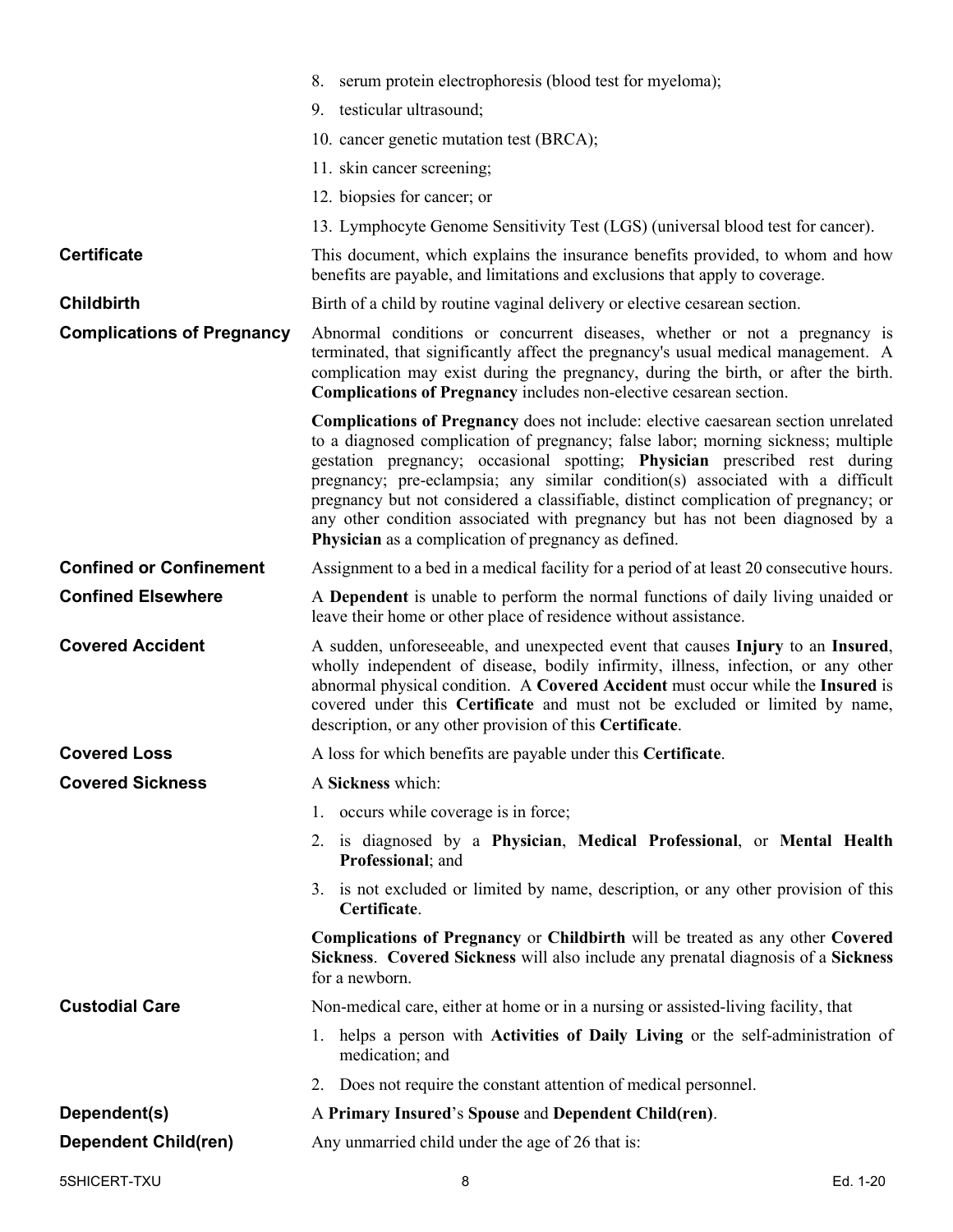|                                                   | a Primary Insured's or Spouse's natural child, legally adopted child, or<br>1.<br>stepchild;                                                                                                                                                                                                                                           |
|---------------------------------------------------|----------------------------------------------------------------------------------------------------------------------------------------------------------------------------------------------------------------------------------------------------------------------------------------------------------------------------------------|
|                                                   | 2. a child placed into the <b>Primary Insured</b> 's or <b>Spouse</b> 's custody for adoption<br>(regardless of whether the adoption has become final), or a child for which the<br>Primary Insured or Spouse has filed a petition to adopt;                                                                                           |
|                                                   | 3. a child for whom the Primary Insured or Spouse is ordered by a court or<br>administrative order to provide coverage regardless of whether he/she is the<br>custodial or non-custodial parent; or                                                                                                                                    |
|                                                   | 4. a Primary Insured's grandchild if claimed as a dependent on the Primary<br>Insured's federal tax return as of the date the grandchild's application for<br>coverage is submitted to Us.                                                                                                                                             |
|                                                   | Coverage for an unmarried child age 26 or older will not terminate due to the child's<br>age if all of the following conditions are met:                                                                                                                                                                                               |
|                                                   | 1. the child is incapable of self-sustaining employment because of a mental or<br>physical impairment;                                                                                                                                                                                                                                 |
|                                                   | 2. the child is chiefly dependent on the Primary Insured or Spouse for financial<br>support and maintenance; and                                                                                                                                                                                                                       |
|                                                   | 3. proof has been provided of his/her impairment upon Our request. Such proof<br>will be required at the time of claim. Such proof subsequently may be required<br>not more frequently than annually after the 2-year period following the child's<br>attainment of the limiting age.                                                  |
| <b>Disabled or Disability</b>                     | The Insured is unable, because of an Injury or Sickness, to perform the Material<br>and Substantial duties of any occupation for which he or she is qualified by reason<br>of education, experience or training.                                                                                                                       |
| <b>Emergency Care</b>                             | Bona fide emergency services provided after the sudden onset of a medical condition<br>manifesting itself by acute symptoms of sufficient severity, including severe pain,<br>such that the absence of immediate medical attention could reasonably be expected to<br>result in:                                                       |
|                                                   | 1. placing the patient's health in serious jeopardy;                                                                                                                                                                                                                                                                                   |
|                                                   | 2. serious impairment to bodily functions; or                                                                                                                                                                                                                                                                                          |
|                                                   | 3. serious dysfunction of any bodily organ or part.                                                                                                                                                                                                                                                                                    |
|                                                   | <b>Emergency Care</b> is a covered service. The benefit payable may vary by the place of<br>service.                                                                                                                                                                                                                                   |
| <b>Emergency Room</b>                             | A specified area within a Hospital, or standalone facility that is affiliated with a<br>Hospital, designated for the Emergency Care of Injuries or Sicknesses. This area<br>must:                                                                                                                                                      |
|                                                   | 1. be staffed and equipped to handle trauma;                                                                                                                                                                                                                                                                                           |
|                                                   | 2. be supervised and have <b>Treatment</b> provided by <b>Physicians</b> ; and                                                                                                                                                                                                                                                         |
|                                                   | 3. provide care seven days per week, 24 hours per day.                                                                                                                                                                                                                                                                                 |
| <b>Enrollment Period</b>                          | A time period determined by the Policyholder and Us during which You are eligible<br>to enroll for or change Your coverage. This time period may be limited.                                                                                                                                                                           |
| <b>Enrollment Period Effective</b><br><b>Date</b> | A date determined by the <b>Policyholder</b> and Us upon which coverage will begin or<br>change when You elect to enroll in or change coverage during an Enrollment Period.<br>There may be a time period following the end of the Enrollment Period and the<br>Enrollment Period Effective Date during which You will not be covered. |
| <b>Family Member</b>                              | An Insured's Spouse (current and former); domestic partner (or equivalent); child;                                                                                                                                                                                                                                                     |
| 5SHICERT-TXU                                      | 9<br>Ed. 1-20                                                                                                                                                                                                                                                                                                                          |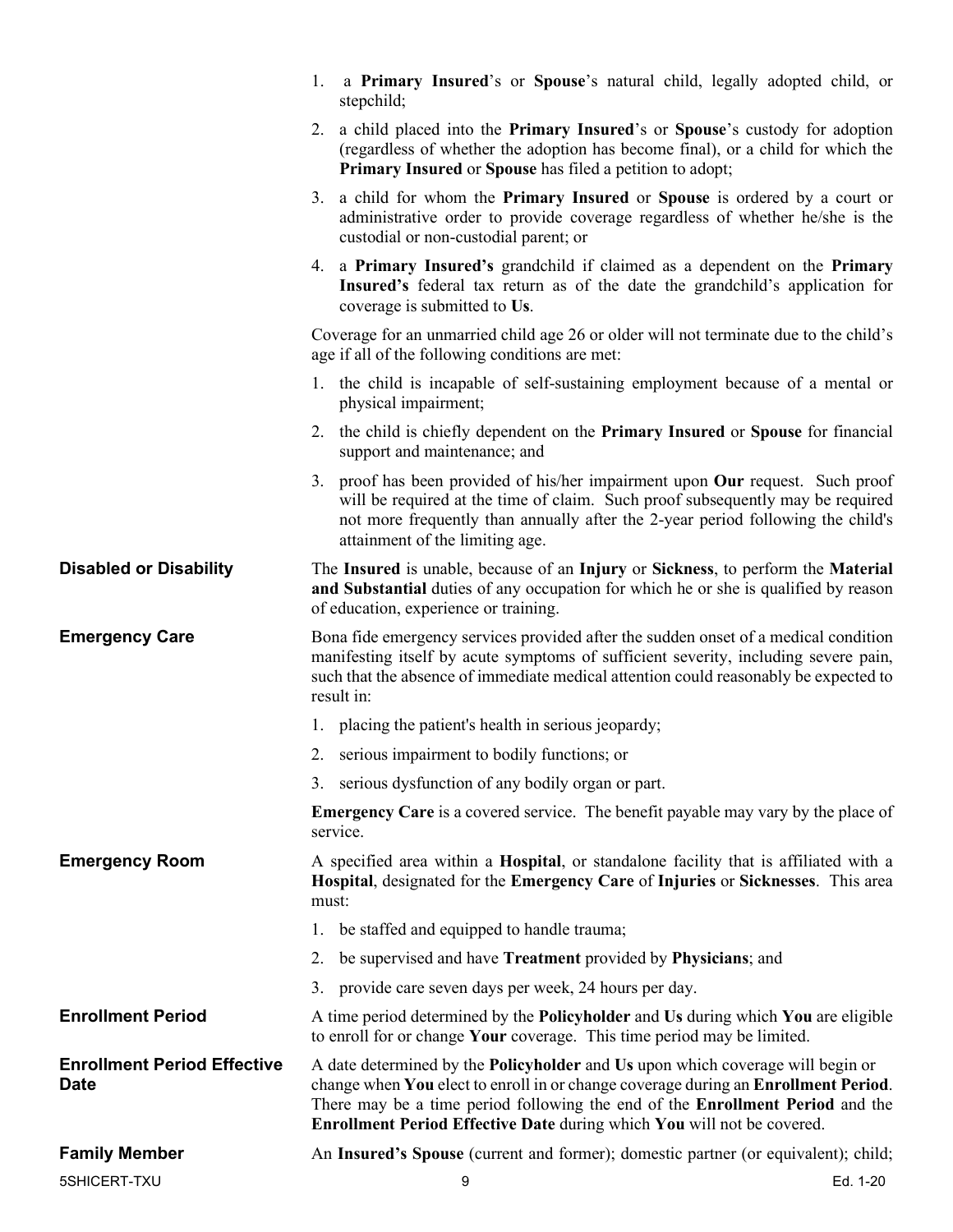|                                  | sibling; parent; grandparent; grandchild; aunt; uncle; first cousin; nephew; niece; or<br>the spouse or domestic partner (or equivalent) of such individuals. This includes<br>adopted, in-law and step-relatives, and anyone living in the Insured's household.                                                                                                                                                  |
|----------------------------------|-------------------------------------------------------------------------------------------------------------------------------------------------------------------------------------------------------------------------------------------------------------------------------------------------------------------------------------------------------------------------------------------------------------------|
| <b>Home Office</b>               | <b>Our</b> office at P.O. Box 83043, Lincoln, NE 68501-3043.                                                                                                                                                                                                                                                                                                                                                      |
| <b>Hospice Care</b>              | Specialized care, medical services and emotional support for an Insured who is in the<br>last stages of a terminal Sickness, focusing on comfort and quality of life rather than<br>recovery.                                                                                                                                                                                                                     |
| <b>Hospice Facility</b>          | An appropriately licensed healthcare facility, or a distinct unit within a <b>Hospital</b> or<br>other institution, which:                                                                                                                                                                                                                                                                                        |
|                                  | 1. provides <b>Hospice Care</b> and related services 24 hours per day, 7 days per week;                                                                                                                                                                                                                                                                                                                           |
|                                  | 2. is under the direct supervision of a Physician and has a Physician or Medical<br>Professional available at all times; and                                                                                                                                                                                                                                                                                      |
|                                  | 3. is not mainly a place for care of the aged/elderly, care of persons with <b>Substance</b><br>Abuse issues/disorders, care of persons with Mental and Nervous Disorders, or<br>a hotel or similar establishment.                                                                                                                                                                                                |
|                                  | Confinement in a Hospice Facility must follow certification by a Physician or<br>hospice medical director that an Insured is terminally ill with less than 6 months to<br>live if the Sickness runs its normal course. This definition does not include a nursing<br>home, Rehabilitation Unit, Skilled Nursing Facility or swing bed hospital<br>authorized to provide, and be paid for, extended care services. |
| Hospital(s)                      | A licensed institution supervised by Physicians and operated pursuant to law on a<br>full-time basis. The <b>Hospital</b> must:                                                                                                                                                                                                                                                                                   |
|                                  | 1. provide overnight care to people with Injuries or Sicknesses;                                                                                                                                                                                                                                                                                                                                                  |
|                                  | 2. provide 24-hour nursing service by or under the supervision of registered nurses<br>$(RNs)$ ; and                                                                                                                                                                                                                                                                                                              |
|                                  | 3. have X-Ray equipment, a laboratory, and a surgical operating room at its<br>location(s) or has a contract with another <b>Hospital</b> for these services.                                                                                                                                                                                                                                                     |
|                                  | <b>Hospital</b> does not include:                                                                                                                                                                                                                                                                                                                                                                                 |
|                                  | 1. a nursing home, rest home, convalescent home, home for the aged, or an assisted<br>living facility;                                                                                                                                                                                                                                                                                                            |
|                                  | 2. a facility which primarily provides <b>Hospice Care</b> ;                                                                                                                                                                                                                                                                                                                                                      |
|                                  | 3. facilities or a wing/ward of a <b>Hospital</b> affording primarily custodial, educational<br>or Rehabilitation Care Services; or                                                                                                                                                                                                                                                                               |
|                                  | 4. facilities or a wing/ward of a <b>Hospital</b> primarily for the care and <b>Treatment</b> of<br>persons with Substance Abuse issues/disorders and/or Mental or Nervous<br>Disorder(s).                                                                                                                                                                                                                        |
| Injury or Injuries               | Any damage or harm to the body that is the direct result of an accident. All Injuries<br>sustained in one accident, including all related conditions and recurring symptoms of<br>the Injuries, are considered one Injury.                                                                                                                                                                                        |
| Inpatient                        | An Insured who is Confined and charged at least one day's room and board by a<br>medical facility. The requirement that an Insured be charged by the medical facility<br>does not apply to Confinement in a Veteran's Administration (VA) Hospital or other<br>federal government hospital.                                                                                                                       |
| <b>Insured</b>                   | You and any Dependent(s) currently covered under the Policy and this Certificate.                                                                                                                                                                                                                                                                                                                                 |
| <b>Intensive Care Unit (ICU)</b> | A specifically designated area of the Hospital that is restricted to patients who are<br>critically ill or injured and who require intensive, comprehensive observation and                                                                                                                                                                                                                                       |
| 5SHICERT-TXU                     | Ed. 1-20<br>10                                                                                                                                                                                                                                                                                                                                                                                                    |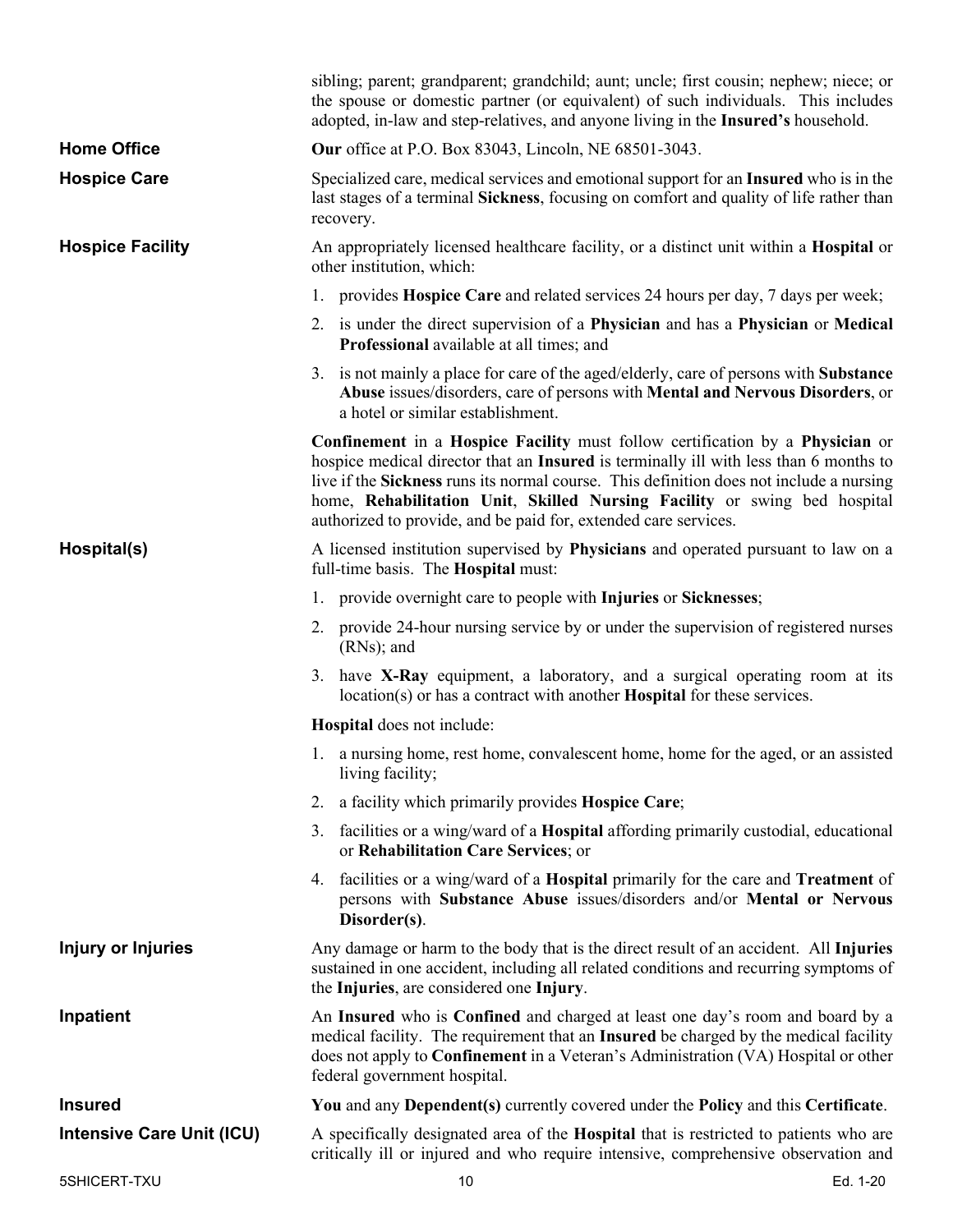|                                                        | care. The Intensive Care Unit (ICU) must:                                                                                                                                                                                                                                                                                                                                                                                                                                                           |
|--------------------------------------------------------|-----------------------------------------------------------------------------------------------------------------------------------------------------------------------------------------------------------------------------------------------------------------------------------------------------------------------------------------------------------------------------------------------------------------------------------------------------------------------------------------------------|
|                                                        | 1. be separate and apart from the surgical recovery room and from rooms, beds, and<br>wards customarily used for patient Confinement;                                                                                                                                                                                                                                                                                                                                                               |
|                                                        | 2. be permanently equipped with special lifesaving equipment for the care of the<br>critically ill or injured;                                                                                                                                                                                                                                                                                                                                                                                      |
|                                                        | be under close observation by a specially trained nursing staff assigned<br>3.<br>exclusively to the ICU on a 24-hour basis; and                                                                                                                                                                                                                                                                                                                                                                    |
|                                                        | 4. have a <b>Physician</b> assigned to the <b>ICU</b> on a full-time basis.                                                                                                                                                                                                                                                                                                                                                                                                                         |
|                                                        | An Intensive Care Unit may include Hospital units with the following (or similar)<br>names: burn unit; critical care unit; neonatal intensive care unit; or transplant unit.                                                                                                                                                                                                                                                                                                                        |
|                                                        | An Intensive Care Unit is not any of the following step-down units: intermediate<br>care unit; modified/moderate care unit; Observation Unit; progressive care unit; or<br>sub-acute intensive care unit.                                                                                                                                                                                                                                                                                           |
|                                                        | Intensive Care Unit does not include a private monitored room.                                                                                                                                                                                                                                                                                                                                                                                                                                      |
| <b>Invasive Diagnostic Exam</b>                        | A biopsy, colonoscopy, endoscopy, ultrasound, venography,<br>arthroscopy,<br>bronchoscopy, cystoscopy, esophogascopy, gastroscopy, laparoscopy, tracheoscopy,<br>laryngoscopy, and proctosiamoidoscopy.                                                                                                                                                                                                                                                                                             |
| Lab Test(s)                                            | A laboratory study of human blood, bodily tissues or fluids, such as a blood chemistry<br>or urinalysis. This definition does not include any Major Diagnostic Exam or X-<br>Ray.                                                                                                                                                                                                                                                                                                                   |
| <b>Major Diagnostic Exam</b>                           | Electroencephalogram (EEG) tests and Computerized Tomography (CT or CAT),<br>Magnetic Resonance Imaging (MRI), Single-Photon Emission Computed<br>Tomography (SPECT), or Positron Emission Tomography (PET) scans.<br>This<br>definition does not include any Lab Test or X-Ray.                                                                                                                                                                                                                    |
| <b>Material and Substantial</b>                        | Routinely required for the performance of Your Regular Occupation and cannot be<br>reasonably omitted or modified.                                                                                                                                                                                                                                                                                                                                                                                  |
| <b>Medical Professional</b>                            | A person who is not a <b>Physician</b> but is appropriately licensed to provide some medical<br>care and Treatment, including a nurse practitioner (NP/APRN), physician's assistant<br>(PA) or registered nurse (RN). The Medical Professional must be acting within the<br>scope of his/her license, relevant board certifications, and qualifications. If required<br>by law, the Medical Professional must be under the supervision of a Physician.                                              |
| <b>Medically Necessary</b>                             | A Treatment, service or supply which is broadly accepted by the medical profession<br>as appropriate and essential in the diagnosis or Treatment of the Covered Accident<br>or Covered Sickness and is based on generally recognized and accepted standards of<br>health care. A determination of whether Treatment is Medically Necessary must be<br>made by a Physician or Medical Professional acting within the scope of his/her<br>license, relevant board certifications, and qualifications. |
| <b>Member</b>                                          | A registered, paying member of the <b>Policyholder.</b>                                                                                                                                                                                                                                                                                                                                                                                                                                             |
| <b>Mental and Nervous</b><br><b>Disorders Facility</b> | An appropriately licensed healthcare facility, or a distinct unit within a Hospital or<br>other institution, which:                                                                                                                                                                                                                                                                                                                                                                                 |
|                                                        | specializes in psychiatric care for Mental and Nervous Disorders;<br>1.                                                                                                                                                                                                                                                                                                                                                                                                                             |
|                                                        | 2. is under the direct supervision of a <b>Physician</b> ;                                                                                                                                                                                                                                                                                                                                                                                                                                          |
|                                                        | has a planned program of policies and procedures developed with and periodically<br>3.<br>reviewed by one or more Physicians; and                                                                                                                                                                                                                                                                                                                                                                   |
|                                                        | 4. is not mainly a place for rest, <b>Custodial Care</b> , care of the aged/elderly, care of<br>persons with Substance Abuse disorders/issues, or a hotel or similar                                                                                                                                                                                                                                                                                                                                |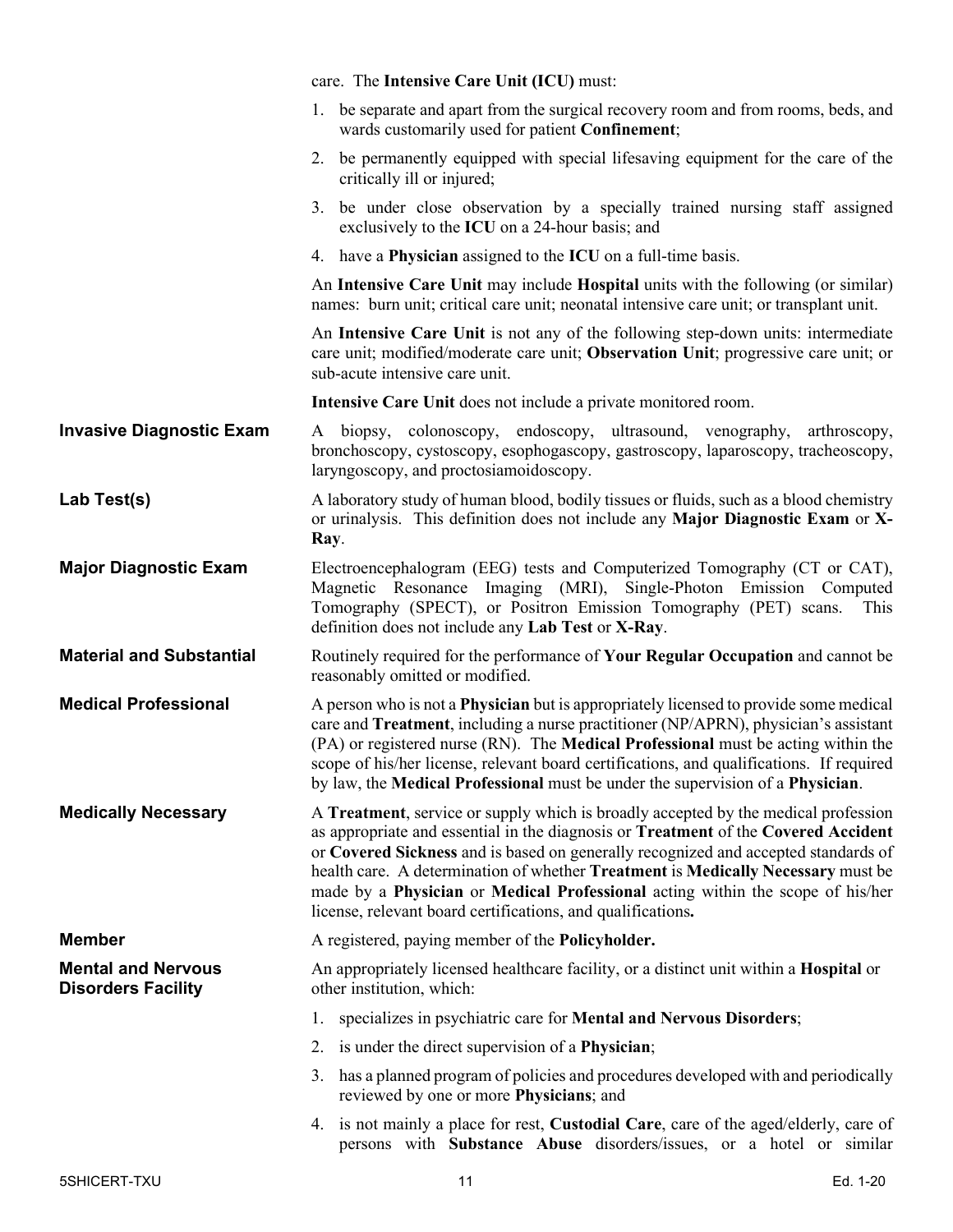establishment.

| <b>Confinement</b> in a Mental and Nervous Disorders Facility must be at the direction |  |
|----------------------------------------------------------------------------------------|--|
| of a <b>Physician</b> .                                                                |  |

**Mental or Nervous Disorder(s)** A psychiatric or psychological condition classified in the most recent Diagnostic and Statistical Manual of Mental Health Disorders (DSM) published by the American Psychiatric Association (APA), as of the date such condition is diagnosed. If the DSM is discontinued or replaced, these disorders will be those classified in the diagnostic manual then used by the APA as of the date such condition is diagnosed. If the APA no longer publishes a diagnostic manual or the APA ceases to exist, we will use a comparable diagnostic manual.

> This definition does not include conditions, diseases, or disorders for which the primary diagnosis is attributable to **Substance Abuse**.

**Mental Health Professional** A person who is appropriately licensed by the governing jurisdiction to clinically diagnose, prescribe medication, or provide professional counseling for **Mental or Nervous Disorders** and who is acting within the scope of his/her license, relevant board certifications, and qualifications.

**Nurse(s)** A healthcare professional trained to care for people with **Injuries** or **Sicknesses**. A **Nurse** may include a graduate Registered Nurse (R.N.), Licensed Practical Nurse (L.P.N.), or Licensed Vocational Nurse (L.V.N.).

**Observation Unit** A specified area within a **Hospital**, separate from the **Emergency Room**, where a patient can be monitored following a **Surgery** performed as an **Outpatient** or **Treatment** in the **Emergency Room**. The **Observation Unit** must:

- 1. be under the direct supervision of a **Physician** or registered **Nurse**;
- 2. be staffed by **Nurses** assigned specifically to that unit; and
- 3. provide care seven days per week, 24 hours a day.
- **Observation Unit Long Stay** Continuous **Treatment** of an **Insured** within an **Observation Unit** for a time period that is 24 hours or longer.
- **Observation Unit Short Stay** Continuous **Treatment** of an **Insured** within an **Observation Unit** for a time period that is less than 24 hours.

**Organized Sport(s)** Amateur athletic events governed by written rules, with paid referees, and which are sponsored by an organization or club with by-laws.

**Outpatient** An **Insured** who receives **Treatment** or services at a **Hospital**, **Ambulatory Surgery Center**, **Urgent Care Center**, lab, medical clinic, **Physician's** or **Medical Professional's** office/clinic, radiologic center or other licensed medical facility and is neither **Confined** nor charged for room and board.

**Personal Care** Assistance with bathing, dressing and personal hygiene, feeding, dressing changes, monitoring of vital signs, body positioning and basic exercise, medication administration, or supervision for safety.

**Physician(s)** A person who is operating within the scope of his or her medical license, relevant board certifications, qualifications, and is also:

> 1. a legally licensed and qualified medical practitioner as a doctor of medicine according to the laws of the governing jurisdiction in which **Treatment** is received; and

2. licensed to practice medicine, prescribe and administer drugs, or to perform **Surgery**.

**Plan Year** The time period commencing on the **Policy Effective Date** and ending the day before the next succeeding **Policy Anniversary** and thereafter, each 12-month period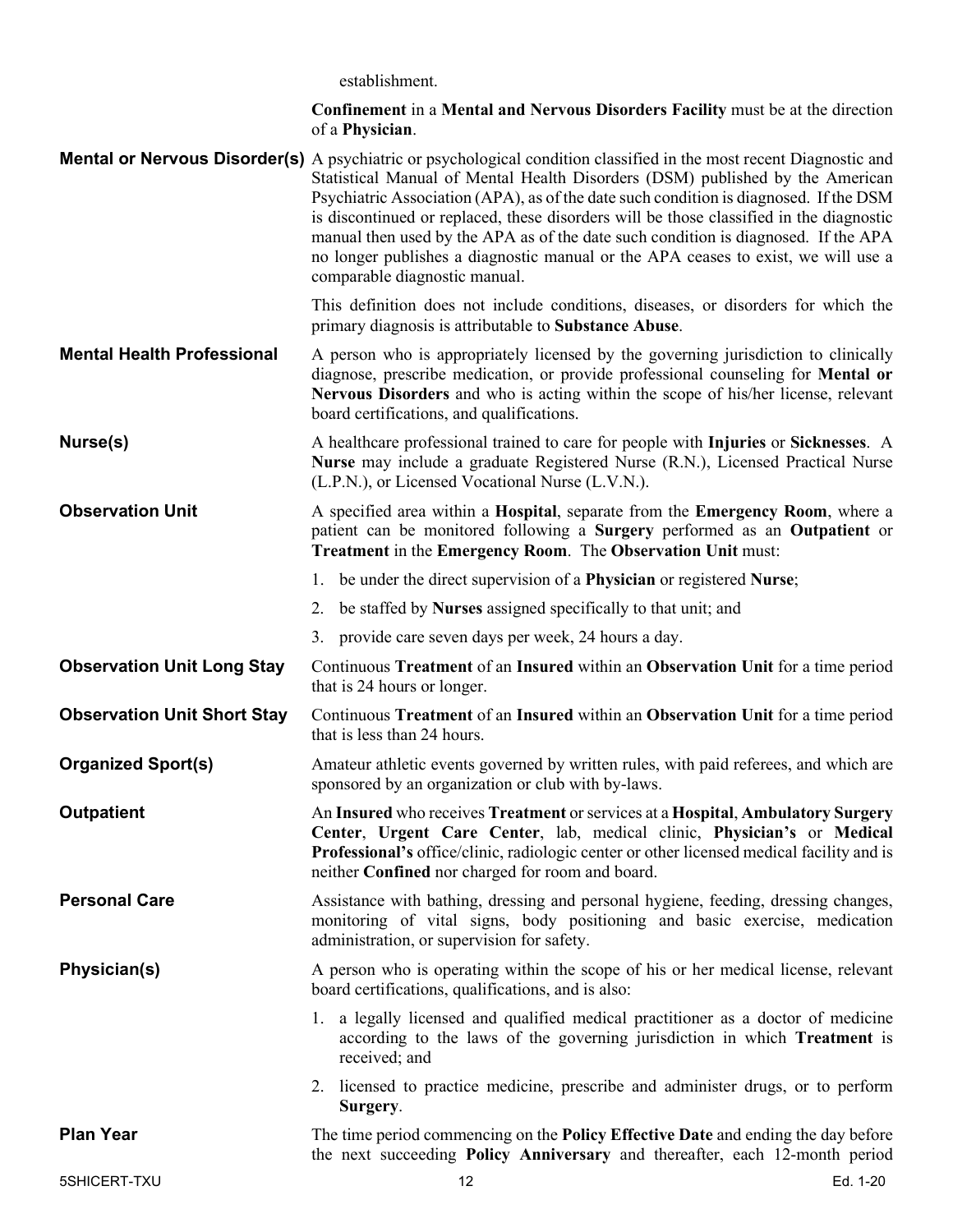|                                                 | commencing on the Policy Anniversary.                                                                                                                                                                                                                                                                                                                         |
|-------------------------------------------------|---------------------------------------------------------------------------------------------------------------------------------------------------------------------------------------------------------------------------------------------------------------------------------------------------------------------------------------------------------------|
| <b>Policy</b>                                   | The Policy that We issued to the Policyholder under the Policy Number shown on<br>the face page of the <b>Policy</b> .                                                                                                                                                                                                                                        |
| Policyholder                                    | The entity to which the <b>Policy</b> is issued.                                                                                                                                                                                                                                                                                                              |
| <b>Post-Traumatic Stress</b><br>Disorder (PTSD) | A mental health disorder that can develop after a person has experienced or witnessed<br>a traumatic or terrifying event in which serious physical harm occurred or was<br>threatened. PTSD must meet the criteria in the current Diagnostic and Statistical<br>Manual of Mental Disorders (DSM), published by the American Psychiatric<br>Association (APA). |
| <b>Pre-Existing Condition</b>                   | A disease or physical condition for which, during the 12 months immediately<br>preceding the Insured's Effective Date:                                                                                                                                                                                                                                        |
|                                                 | 1. Treatment was received or recommended by a Physician, Medical<br>Professional, or Mental Health Professional; or                                                                                                                                                                                                                                           |
|                                                 | 2. Prescription Drugs or over the counter medications were taken.                                                                                                                                                                                                                                                                                             |
| <b>Prescription Drug</b>                        | A pharmaceutical substance that legally requires a medical prescription to be<br>dispensed. This definition does not include:                                                                                                                                                                                                                                 |
|                                                 | 1. any drug that is available over the counter or for which a suitable equivalent drug<br>is available over the counter                                                                                                                                                                                                                                       |
|                                                 | 2. any drug which has not been approved by the U.S. Federal Drug Administration<br>(FDA) use in Treatment of an Insured's Injury, Sickness, symptoms, or other<br>condition;                                                                                                                                                                                  |
|                                                 | 3. immunizations;                                                                                                                                                                                                                                                                                                                                             |
|                                                 | 4. contraceptive drugs or materials; or                                                                                                                                                                                                                                                                                                                       |
|                                                 | 5. infertility/fertility drugs.                                                                                                                                                                                                                                                                                                                               |
| <b>Primary Insured, You, Your</b>               | A Member who is currently covered under the Policy and this Certificate.                                                                                                                                                                                                                                                                                      |
| <b>Prior Policy</b>                             | Any similar accident and/or sickness fixed indemnity insurance policy or plan<br>replaced by insurance under part or all of the Policy and in effect and maintained or<br>sponsored by the Policyholder on the day before the Policy Effective Date.                                                                                                          |
| <b>Qualifying Family Change</b>                 | One of the following events:                                                                                                                                                                                                                                                                                                                                  |
|                                                 | 1. You get married or enter in to a relationship with someone who satisfies the<br>definition of Spouse;                                                                                                                                                                                                                                                      |
|                                                 | 2. You and Your Spouse divorce or legally terminate Your relationship;                                                                                                                                                                                                                                                                                        |
|                                                 | Your Spouse dies;<br>3.                                                                                                                                                                                                                                                                                                                                       |
|                                                 | You acquire a child who satisfies the definition of a Dependent Child;<br>4.                                                                                                                                                                                                                                                                                  |
|                                                 | Your child no longer satisfies the definition of a Dependent Child or dies;<br>5.                                                                                                                                                                                                                                                                             |
|                                                 | Your Spouse loses eligibility for themselves, You, or a Dependent Child under<br>6.<br>another employer sponsored accident and/or sickness insurance plan due to<br>termination of employment;                                                                                                                                                                |
|                                                 | 7. You change job role, employment classification, or the number of scheduled<br>hours per week but are still eligible for coverage under this <b>Policy</b> .                                                                                                                                                                                                |
| <b>Regular Occupation</b>                       | The occupation You are routinely performing. We will look at Your occupation as<br>it is normally performed in the national economy, instead of how the work tasks are<br>performed for a specific employer at a specific location.                                                                                                                           |
| <b>Rehabilitation Care Services</b>             | Coordinated multidisciplinary physical restorative services (the combined use of                                                                                                                                                                                                                                                                              |
| 5SHICERT-TXU                                    | 13<br>Ed. 1-20                                                                                                                                                                                                                                                                                                                                                |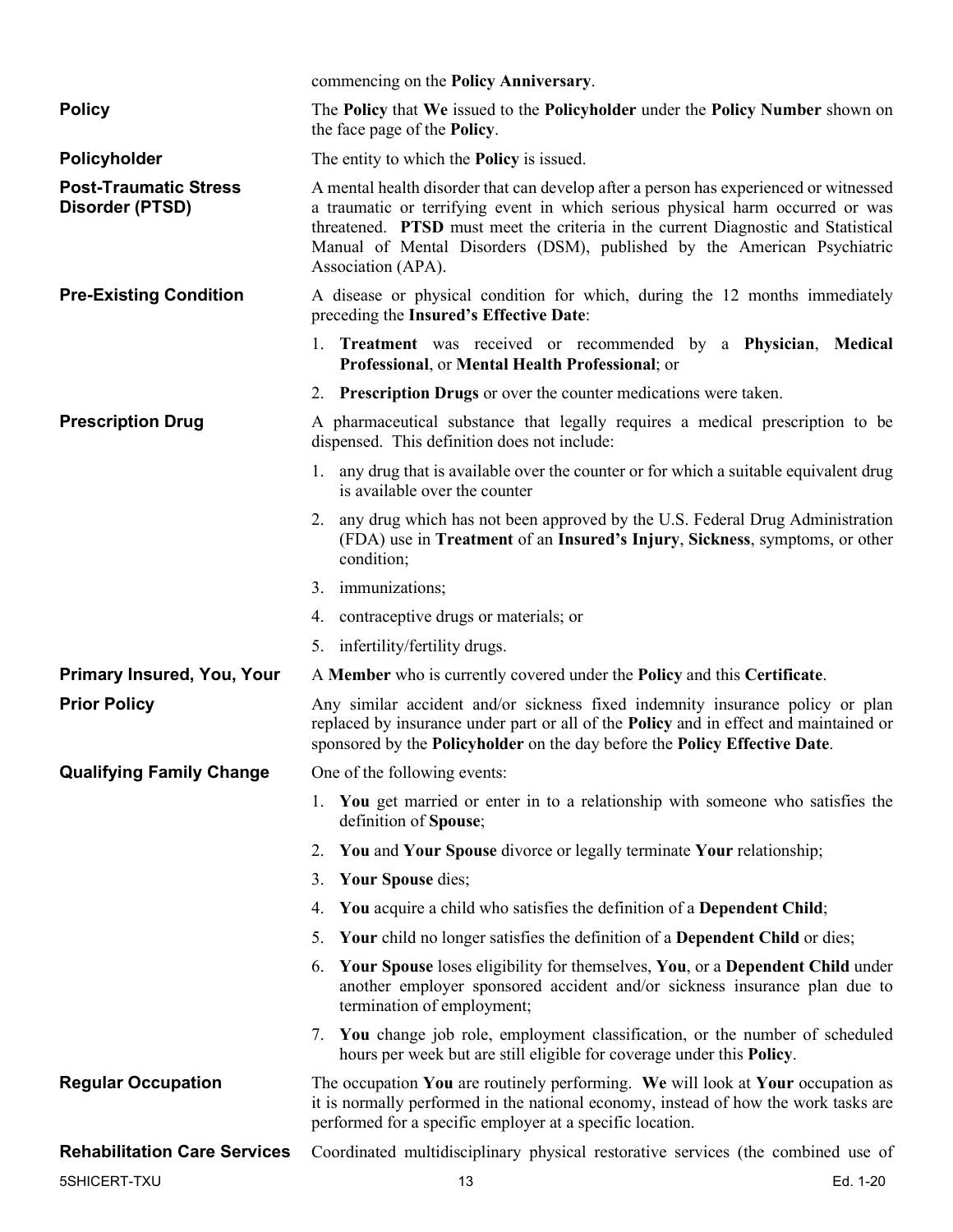|                                 | medical, social, educational and vocational services) to enable an <b>Insured</b> , who has<br>experienced a Covered Accident or Covered Sickness which resulted in disability,<br>to achieve the highest possible functional ability.                                                                                           |
|---------------------------------|----------------------------------------------------------------------------------------------------------------------------------------------------------------------------------------------------------------------------------------------------------------------------------------------------------------------------------|
| <b>Rehabilitation Unit</b>      | An appropriately licensed standalone healthcare facility, or a distinct unit within a<br>Hospital, that provides Rehabilitation Care Services on an Inpatient basis and at<br>the direction of a Physician. The Rehabilitation Care Services provided by the<br><b>Rehabilitation Unit must:</b>                                 |
|                                 | 1. consist of the combined use of medical, social, educational, and vocational<br>services to enable patients Disabled by Injury or Sickness to achieve the highest<br>possible functional ability;                                                                                                                              |
|                                 | 2. be provided under a planned program of policies and procedures developed with<br>and periodically reviewed by one or more Physicians; and                                                                                                                                                                                     |
|                                 | 3. be provided by or under the supervision of an organized staff of <b>Physicians</b> .                                                                                                                                                                                                                                          |
|                                 | The following do not meet the definition of Rehabilitation Unit:                                                                                                                                                                                                                                                                 |
|                                 | 1. a nursing home, rest home, convalescent home, home for the aged, or an assisted<br>living facility;                                                                                                                                                                                                                           |
|                                 | 2. a facility which primarily provides <b>Hospice Care</b> ; and                                                                                                                                                                                                                                                                 |
|                                 | 3. facilities or a wing/ward of a <b>Hospital</b> primarily for the care and <b>Treatment</b> of<br>persons with Substance Abuse issues/disorders or Mental or Nervous<br>Disorder(s).                                                                                                                                           |
| Sickness(es)                    | An illness, disease, infection, or other condition not related to an Injury, including<br>pregnancy, Childbirth, or Complications of Pregnancy.                                                                                                                                                                                  |
| <b>Skilled Nursing Facility</b> | An appropriately licensed healthcare facility, or a distinct unit within a <b>Hospital</b> or<br>other institution, which:                                                                                                                                                                                                       |
|                                 | 1. provides skilled nursing care and related services 24 hours per day, 7 days per<br>week;                                                                                                                                                                                                                                      |
|                                 | 2. is under the direct supervision of a Physician and has a Physician or Medical<br>Professional available at all times;                                                                                                                                                                                                         |
|                                 | 3. has a planned program of policies and procedures developed with and periodically<br>reviewed by one or more <b>Physicians</b> ; and                                                                                                                                                                                           |
|                                 | 4. is not mainly a place for rest, <b>Custodial Care</b> , care of the aged/elderly, care of<br>persons with Substance Abuse issues/disorders, care of persons with Mental or<br>Nervous Disorders, or a hotel or similar establishment.                                                                                         |
|                                 | Confinement in a Skilled Nursing Facility must be at the direction of a Physician.<br>This definition does not include a Hospice Facility, nursing home, Rehabilitation<br>Unit or swing bed hospital authorized to provide, and be paid for, extended care<br>services.                                                         |
| <b>Spouse</b>                   | Any individual who, under applicable state law, is recognized as the spouse of a<br><b>Primary Insured.</b>                                                                                                                                                                                                                      |
|                                 | Spouse also includes any individual who is a partner to a <b>Primary Insured</b> in a civil<br>union or domestic partnership, or other relationship as recognized and allowed by<br>applicable federal law, state law, or law of the county, city or local government in the<br>Primary Insured's jurisdiction of residence, if: |
|                                 | 1. a <b>Primary Insured</b> provides acceptable evidence that the requirements of the<br>jurisdiction in which they reside for the establishment of the relationship have<br>been met;                                                                                                                                           |
| 5SHICERT-TXU                    | 2. a Primary Insured submits a written declaration of partnership signed by both<br>14<br>Ed. 1-20                                                                                                                                                                                                                               |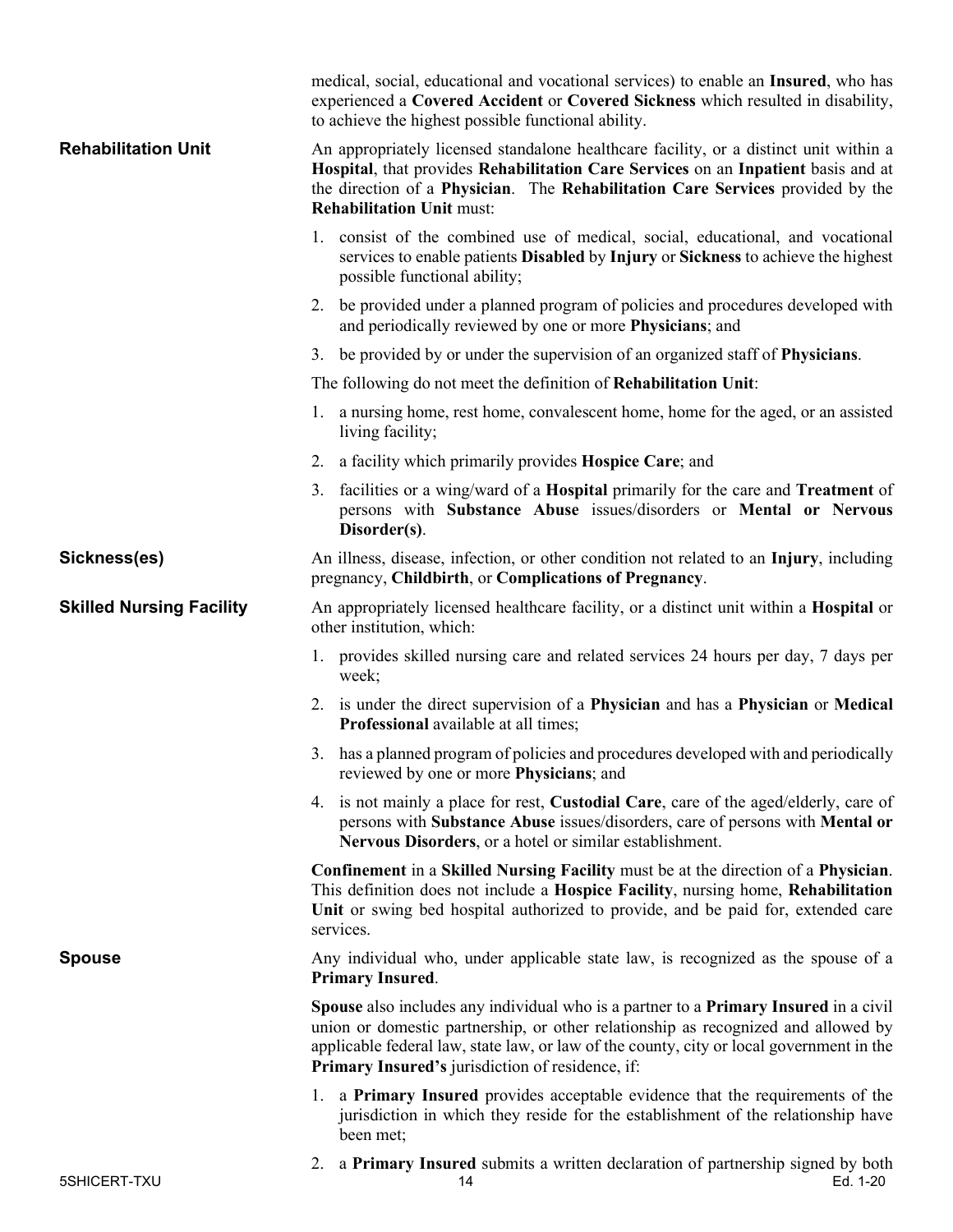|  | parties in a format acceptable to Us; or |  |
|--|------------------------------------------|--|
|  |                                          |  |

3. the **Primary Insured** and their partner satisfy the **Policyholder**'s requirements for such partnerships.

**Substance Abuse** A mental health disorder defined as a problematic pattern of using alcohol or another substance that results in impairment in daily life or noticeable distress. **Substance Abuse** must meet the criteria for Substance Use Disorder in current Diagnostic and Statistical Manual of Mental Disorders (DSM), published by the American Psychiatric Association (APA).

> If the DSM is discontinued or replaced, these disorders will be those classified in the diagnostic manual then used by the APA as of the date such condition is diagnosed. If the APA no longer publishes a diagnostic manual or the APA ceases to exist, we will use a comparable diagnostic manual.

#### **Substance Abuse Facility** An appropriately licensed healthcare facility, or a distinct unit within a **Hospital** or other institution, which:

- 1. specializes in habilitation, rehabilitation, **Treatment**, and related services for persons with chemical dependencies resulting from **Substance Abuse**;
- 2. is under the direct supervision of a **Physician**;
- 3. has a planned program of policies and procedures developed with and periodically reviewed by one or more **Physicians**; and
- 4. is not mainly a place for rest, **Custodial Care**, care of the aged/elderly, care of persons with **Mental or Nervous Disorders**, or a hotel or similar establishment.

**Confinement** in a **Substance Abuse Facility** must be at the direction of a **Physician**.

**Surgery or Surgeries** A medical procedure requiring an incision and manipulation (typically with instruments) performed on a person's body to repair damage or arrest disease. Two or more surgical procedures through the same incision or entry point are considered one **Surgery**.

**Telemedicine** The remote diagnosis and/or **Treatment** of an **Insured's Injury** or **Sickness** by a **Physician** using telecommunications technology.

- **Treatment(s)** Medical advice, diagnosis, care, or services (including diagnostic measures) received by a person or the receipt of a prescription for **Prescription Drugs** (as prescribed) by a person.
- **Urgent Care Facility** A licensed, freestanding healthcare facility providing immediate, short-term medical care without an appointment, other than a **Hospital** (including any **Outpatient** department of a **Hospital**), **Emergency Room**, **Physician**'s office, or **Medical Professional**'s office/clinic. The facility must:
	- 1. be under the direct supervision of a **Physician**; and
	- 2. provide **Treatment** by **Physicians** and/or **Medical Professionals**.
- **We, Us, Our** 5 Star Life Insurance Company.
- **X-Ray(s)** A form of electromagnetic radiation that passes through structures within the body and results in images of the structures. This definition does not include any **Major Diagnostic Exam** or **Lab Test**.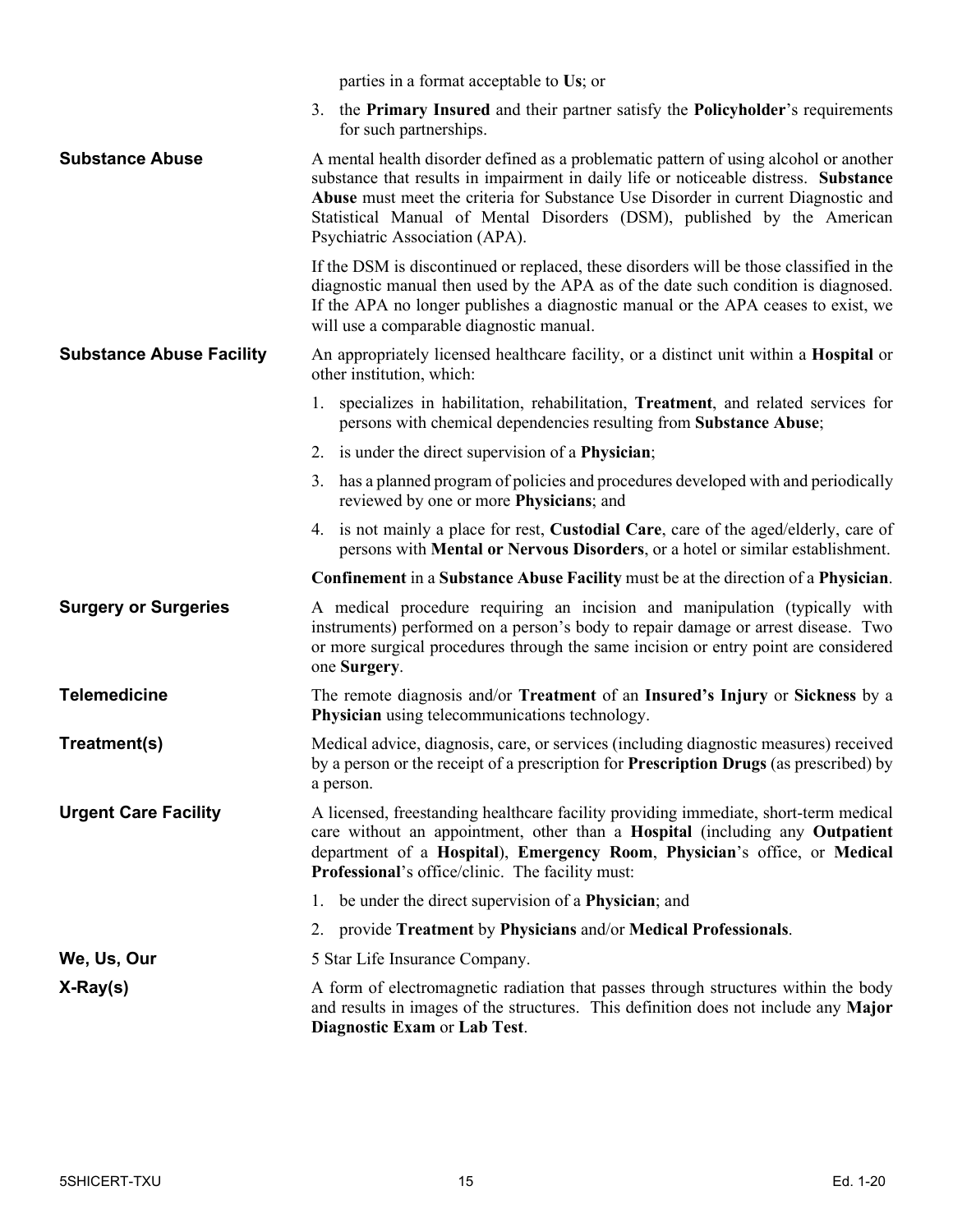# **DESCRIPTION OF BENEFITS**

## **Confinement Benefits**

<span id="page-15-1"></span><span id="page-15-0"></span>

| <b>First Day Hospital</b><br><b>Confinement</b>  |    | We will pay the First Day Hospital Confinement Benefit Amount shown in the<br>Schedule of Benefits for the first day an Insured is Confined to a Hospital as an<br>Inpatient or has an Observation Unit Long Stay as the result of a Covered Accident<br>or Covered Sickness.                                                                                                                              |
|--------------------------------------------------|----|------------------------------------------------------------------------------------------------------------------------------------------------------------------------------------------------------------------------------------------------------------------------------------------------------------------------------------------------------------------------------------------------------------|
|                                                  |    | The Confinement or Observation Unit Long Stay must begin within 90 days after<br>a Covered Accident occurs. This benefit is payable once per Covered Accident or<br>Covered Sickness and is payable up to 2 days per Plan Year for each Insured. This<br>benefit is only payable once per day, even if the Confinement or Observation Unit<br>Long Stay is the result of more than one Injury or Sickness. |
|                                                  |    | This benefit is not payable:                                                                                                                                                                                                                                                                                                                                                                               |
|                                                  |    | 1. for Treatment in a Mental and Nervous Disorders Facility, Substance Abuse<br>Facility, Emergency Room, Hospice Facility, Rehabilitation Unit, or Skilled<br><b>Nursing Facility;</b>                                                                                                                                                                                                                    |
|                                                  |    | 2. for an Observation Unit Short Stay;                                                                                                                                                                                                                                                                                                                                                                     |
|                                                  |    | 3. for Treatment as an Outpatient; or                                                                                                                                                                                                                                                                                                                                                                      |
|                                                  |    | 4. for a <b>Confinement</b> of less than 20 hours.                                                                                                                                                                                                                                                                                                                                                         |
| <b>Daily Hospital Confinement</b>                |    | We will pay the Daily Hospital Confinement (Day 2 Forward) Benefit Amount shown<br><b>(Day 2 Forward)</b> – Plan #2 Onlyin the <i>Schedule of Benefits</i> for each day an Insured is Confined to a Hospital as an<br>Inpatient or each day of an Observation Unit Long Stay as the result of a Covered<br><b>Accident or Covered Sickness.</b>                                                            |
|                                                  |    | The Confinement or Observation Unit Long Stay must begin within 90 days after<br>a Covered Accident occurs. This benefit is payable for up to 31 days per Plan Year<br>for each Insured. This benefit is only payable once per day, even if the Confinement<br>or Observation Unit Long Stay is the result of more than one Injury or Sickness.                                                            |
|                                                  |    | This benefit is not payable:                                                                                                                                                                                                                                                                                                                                                                               |
|                                                  |    | 1. for any day for which a First Day Hospital Confinement benefit is payable;                                                                                                                                                                                                                                                                                                                              |
|                                                  |    | 2. for Treatment in a Mental and Nervous Disorders Facility, Substance Abuse<br>Facility, Emergency Room, Hospice Facility, Rehabilitation Unit, or Skilled<br><b>Nursing Facility;</b>                                                                                                                                                                                                                    |
|                                                  |    | 3. for an Observation Unit Short Stay;                                                                                                                                                                                                                                                                                                                                                                     |
|                                                  | 4. | for <b>Treatment</b> as an <b>Outpatient</b> ; or                                                                                                                                                                                                                                                                                                                                                          |
|                                                  | 5. | for a <b>Confinement</b> of less than 20 hours.                                                                                                                                                                                                                                                                                                                                                            |
| <b>Rehabilitation Unit</b><br><b>Confinement</b> |    | We will pay the Rehabilitation Unit Confinement Benefit Amount shown in the<br>Schedule of Benefits for each day an Insured is Confined to a Rehabilitation Unit<br>following a Confinement in a Hospital as an Inpatient as the result of a Covered<br><b>Accident or Covered Sickness.</b>                                                                                                               |
|                                                  |    | The Rehabilitation Unit Confinement must begin within 31 days after the date of<br>discharge from the Hospital. This benefit is payable for up to 31 days per Plan Year<br>for each Insured. This benefit is only payable once per day, even if the Confinement<br>is the result of more than one Injury or Sickness.                                                                                      |
|                                                  |    | This benefit is not payable for any day for which a First Day Hospital Confinement<br>Benefit or Daily Hospital Confinement (Day 2 Forward) Benefit is payable.                                                                                                                                                                                                                                            |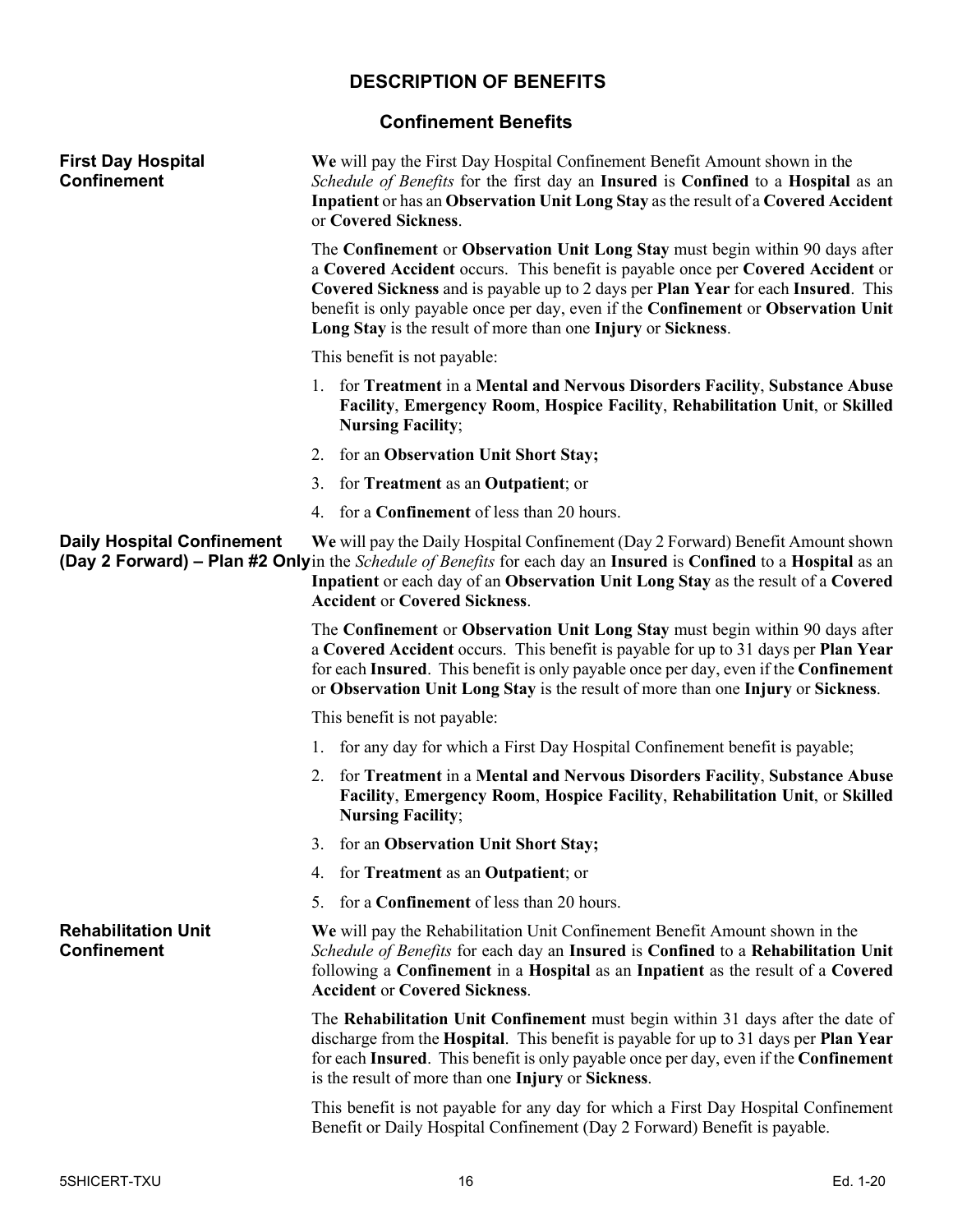# **Outpatient Treatment Benefits**

<span id="page-16-2"></span><span id="page-16-1"></span><span id="page-16-0"></span>

| <b>Observation Room Treatment</b> | We will pay the Observation Room Treatment Benefit Amount shown in the Schedule of<br>Benefits if an Insured has an Observation Unit Short Stay as the result of a Covered<br><b>Accident or Covered Sickness.</b>                                                                                                                                                                                     |
|-----------------------------------|--------------------------------------------------------------------------------------------------------------------------------------------------------------------------------------------------------------------------------------------------------------------------------------------------------------------------------------------------------------------------------------------------------|
|                                   | The Treatment must begin within 90 days after a Covered Accident occurs. This benefit is<br>payable once per Covered Accident or Covered Sickness and is payable up to 3 days per<br>Plan Year for each Insured. This benefit is only payable once per day, even if Treatment is<br>received for more than one Injury or Sickness.                                                                     |
|                                   | This benefit is not payable for any day for which a First Day Hospital Confinement<br>Benefit or Daily Hospital Confinement (Day 2 Forward) Benefit is payable.                                                                                                                                                                                                                                        |
|                                   | <b>Surgical Benefits</b>                                                                                                                                                                                                                                                                                                                                                                               |
| <b>Outpatient Surgery</b>         | We will pay the Outpatient Surgery Benefit Amount shown in the <i>Schedule of Benefits</i><br>for each day an Insured undergoes Surgery while an Outpatient in an Ambulatory<br>Surgical Center, as an Outpatient at a Hospital, or as an Outpatient in a<br>Physician's Office as the result of a Covered Accident or Covered Sickness.                                                               |
|                                   | The amount paid will be based on the type of <b>Surgery</b> (ASC, Hospital, or Physician's<br>Office) as shown in the Schedule of Benefits.                                                                                                                                                                                                                                                            |
|                                   | Surgery must be performed by a Physician within 90 days after a Covered Accident<br>occurs. This benefit is payable once per Covered Accident or Covered Sickness and<br>is payable up to 1 day per <b>Plan Year</b> for each <b>Insured</b> . This benefit is only payable<br>once per day, even if the <b>Surgery</b> is the result of more than one <b>Covered Accident</b><br>or Covered Sickness. |
|                                   | <b>Additional Benefits</b>                                                                                                                                                                                                                                                                                                                                                                             |
| <b>Minor Diagnostic</b>           | We will pay the Minor Diagnostic Benefit Amount shown in the Schedule of Benefits<br>for each day an Insured undergoes a Lab Test or X-Ray for the purpose of<br>diagnosing a Covered Accident or Covered Sickness.                                                                                                                                                                                    |
|                                   | The Lab Test or X-Ray must occur within 90 days after a Covered Accident occurs.<br>This benefit is payable once per Covered Accident or Covered Sickness and up to 1<br>day per Plan Year for each Insured.                                                                                                                                                                                           |
|                                   | This benefit is only payable once per day, even if more than one Lab Test or X-Ray<br>occurs or the Lab Test or X-Ray is for more than one Covered Accident or Covered<br>Sickness.                                                                                                                                                                                                                    |
|                                   | If more than one Lab Test, X-Ray, Major Diagnostic Exam, or Invasive Diagnostic<br><b>Exam</b> occurs on the same day, only the single highest applicable benefit is payable.                                                                                                                                                                                                                          |
| <b>Major Diagnostic</b>           | We will pay the Major Diagnostic Benefit Amount shown in the Schedule of Benefits<br>for each day an Insured undergoes a Major Diagnostic Exam for the purpose of<br>diagnosing a Covered Accident or Covered Sickness.                                                                                                                                                                                |
|                                   | The Major Diagnostic Exam must occur within 90 days after a Covered Accident<br>occurs. This benefit is payable once per Covered Accident or Covered Sickness and<br>up to 1 day per Plan Year for each Insured.                                                                                                                                                                                       |
|                                   | This benefit is only payable once per day, even if more than one <b>Major Diagnostic</b><br><b>Exam occurs or the Major Diagnostic Exam is for more than one Covered Accident</b><br>or Covered Sickness.                                                                                                                                                                                              |
| <b>Invasive Diagnostic</b>        | We will pay the Invasive Diagnostic Benefit Amount shown in the <i>Schedule of</i><br>Benefits for each day an Insured undergoes an Invasive Diagnostic Exam for the<br>purpose of diagnosing a Covered Accident or Covered Sickness.                                                                                                                                                                  |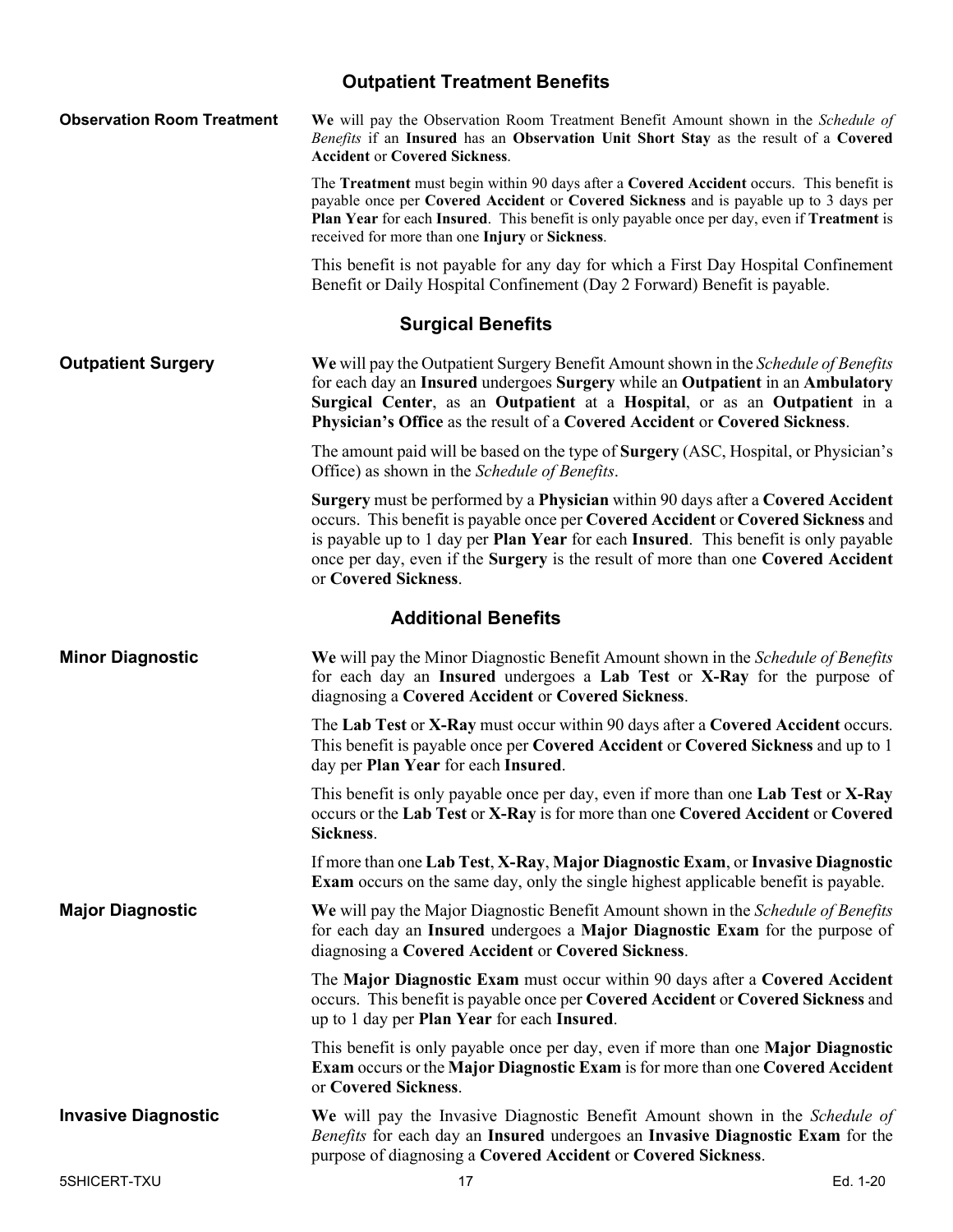|                                                 | The Invasive Diagnostic Exam must occur within 90 days after a Covered Accident<br>occurs. This benefit is payable once per Covered Accident or Covered Sickness and<br>up to 1 day per Plan Year for each Insured.                                 |
|-------------------------------------------------|-----------------------------------------------------------------------------------------------------------------------------------------------------------------------------------------------------------------------------------------------------|
|                                                 | This benefit is only payable once per day, even if more than one Invasive Diagnostic<br>Exam occurs or the Invasive Diagnostic Exam is for more than one Covered<br><b>Accident or Covered Sickness.</b>                                            |
|                                                 | If more than one Lab Test, X-Ray, Major Diagnostic Exam, or Invasive Diagnostic<br><b>Exam</b> occurs on the same day, only the single highest applicable benefit is payable.                                                                       |
|                                                 | <b>Health and Wellbeing Benefits</b>                                                                                                                                                                                                                |
| <b>Health Screening</b>                         | We will pay the Health Screening Benefit Amount shown in the Schedule of Benefits<br>for each day an Insured receives one or more of the following tests on an Outpatient<br>basis:                                                                 |
|                                                 | 1. a Wellness Test.                                                                                                                                                                                                                                 |
|                                                 | To be payable, the test must be:                                                                                                                                                                                                                    |
|                                                 | 1. rendered by a <b>Physician</b> or a Medical Professional;                                                                                                                                                                                        |
|                                                 | 2. rendered while the Insured is not an Inpatient in a Hospital; and                                                                                                                                                                                |
|                                                 | 3. rendered while the Insured is covered under the Certificate.                                                                                                                                                                                     |
| <b>Cancer Screening</b>                         | We will pay the Cancer Screening Benefit Amount shown in the Schedule of Benefits<br>for each day an <b>Insured</b> receives a <b>Cancer Test</b> if the service is:                                                                                |
|                                                 | 1. rendered by a Physician or a Medical Professional;                                                                                                                                                                                               |
|                                                 | 2. rendered while the Insured is not an Inpatient in a Hospital; and                                                                                                                                                                                |
|                                                 | 3. rendered while the Insured is covered under the Certificate.                                                                                                                                                                                     |
| <b>Mammography Screening</b>                    | We will pay the Mammography Screening Benefit Amount shown in the Schedule of<br><i>Benefits</i> for each day an <b>Insured</b> receives a breast ultrasound or a mammography if<br>the service is:                                                 |
|                                                 | 1. rendered by a <b>Physician</b> or a Medical Professional;                                                                                                                                                                                        |
|                                                 | 2. rendered while the Insured is not an Inpatient in a Hospital; and                                                                                                                                                                                |
|                                                 | 3. rendered while the Insured is covered under the Certificate.                                                                                                                                                                                     |
| <b>Post-Traumatic Stress</b><br><b>Disorder</b> | We will pay the Post-Traumatic Stress Disorder Benefit Amount shown in the<br>Schedule of Benefits if an Insured is diagnosed by a Physician with Post-Traumatic<br>Stress Disorder (PTSD) as the result of a Covered Accident or Covered Sickness. |
|                                                 | The PTSD diagnosis must occur within 90 days after the Covered Accident or<br>Covered Sickness occurs. This benefit is payable once per Covered Accident or<br>Covered Sickness and once per Plan Year for each Insured.                            |
|                                                 | The Insured must be under the active care of a Physician or Mental Health<br>Professional for the Treatment of PTSD.                                                                                                                                |

The total number of claims payable as Health and Wellbeing Benefits in any one Plan Year is subject to the Maximum Number of Health & Wellbeing Benefits shown in the *Schedule of Benefits*. If the Maximum Number of Health & Wellbeing Benefits in a **Plan Year** have been paid and the **Insured** submits an additional, payable Health & Wellbeing Benefit in that **Plan Year**, **We** will pay the amount by which the additional benefit exceeds the previously paid benefit (if any).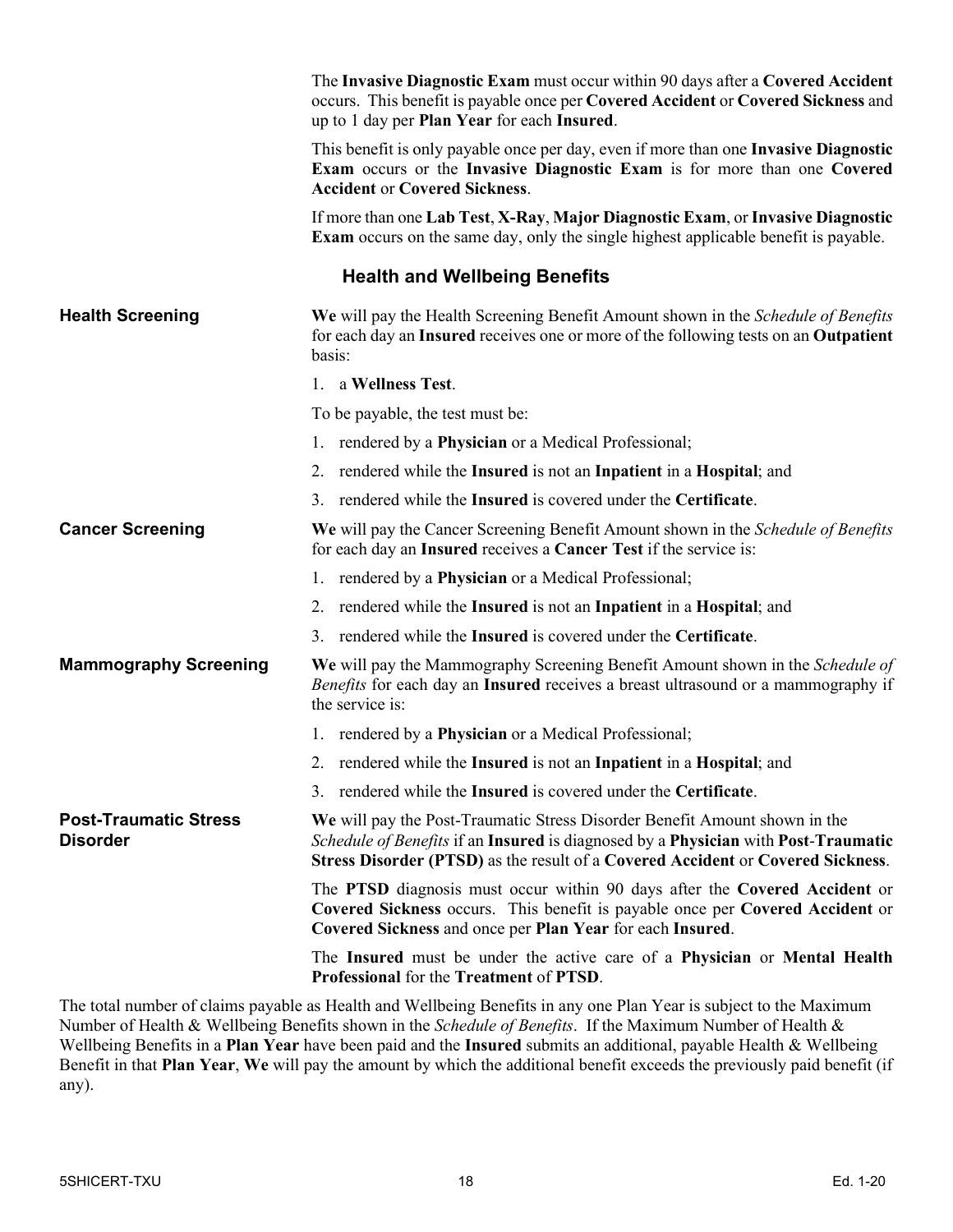## **EXCLUSIONS**

<span id="page-18-0"></span>**We** will not pay benefits for a claim that is caused by, contributed to by, or resulting from any of the following:

- 1. voluntary intoxication (as defined by the law of the jurisdiction in which such intoxication occurred) or while under the influence of any narcotic, drug or controlled substance, unless administered by or taken according to the instructions of a **Physician** or **Medical Professional**;
- 2. voluntary intoxication through use of poison, gas, or fumes, whether by ingestion, injection, inhalation or absorption;
- 3. committing or attempting to commit a felony, or active participation in a riot, insurrection, or terrorist activity;
- 4. intentional self-harm or attempting or committing suicide, whether sane or not;
- 5. **Treatment** for termination of pregnancy, except for **Medically Necessary** procedures as determined by a **Physician**;
- 6. **Treatment** for contraception, sterilization, tubal ligation, vasectomy, reversal of vasectomy, reversal of tubal ligation, and any incidental **Treatment**, including follow up care and **Treatment** due to complications;
- 7. **Treatment** for infertility such as artificial insemination, in vitro fertilization, zygote or gamete intrafallopian transfer, Cryopreserved embryo transfers, test tube fertilization, and any incidental **Treatment**, including follow up care and **Treatment** due to complications;
- 8. **Treatment** for sex reassignment therapy, including hormone therapy to modify secondary sex characteristics, sex reassignment surgery to alter primary sex characteristics, and other procedures altering appearance, including permanent hair removal;
- 9. the initial **Confinement** of a newborn following **Childbirth** for routine post-natal care, including any **Confinement** at a different **Hospital** or facility to which a newborn was transferred. This exclusion does not apply to Well Baby Care;
- 10. **Treatment** for **Substance Abuse**;
- 11. **Treatment** for **Mental or Nervous Disorders**;
- 12. an **Injury** or **Sickness** incurred while an **Insured** is an active member of the armed forces of any nation or authority;
- 13. an **Injury** or **Sickness** that occurs while an **Insured** is engaged in an illegal occupation or activity, or legally incarcerated in a penal or correctional institution;
- 14. cosmetic **Surgery** or other elective procedure that is not **Medically Necessary**, except for reconstructive surgery incidental to or following surgery for trauma to the affected body part;
- 15. **Treatment** received outside the United States or Canada, except for **Emergency Care** received within 30 days of an **Injury** or **Sickness**;
- 16. **Treatment** provided by an **Insured** or a **Family Member**, or **Treatment** provided at a facility, office, or other location owned or operated by an **Insured** or a **Family Member**.
- 17. **Treatment** for dental care or dental care procedures;
- 18. travel or flight in any aircraft or hot air balloon, including those which are not motor-driven, if it is being used for testing or experimental purposes, used by or for any military authority, or used for travel beyond the earth's atmosphere;
- 19. participation in any **Organized Sport** in a professional or semi-professional capacity;
- 20. riding or driving an air, land, or water vehicle in any organized and scheduled race, speed, or endurance contest; or
- 21. participation in base jumping, bungee jumping, cliff jumping, kite surfing, kiteboarding, luging, parachuting, paragliding, parakiting, parasailing, ski jumping, skydiving, spelunking, tricking, or wingsuit flying.

Additionally, no benefits will be paid for an **Injury** or **Treatment** of a **Sickness** that occurs prior to the **Insured** being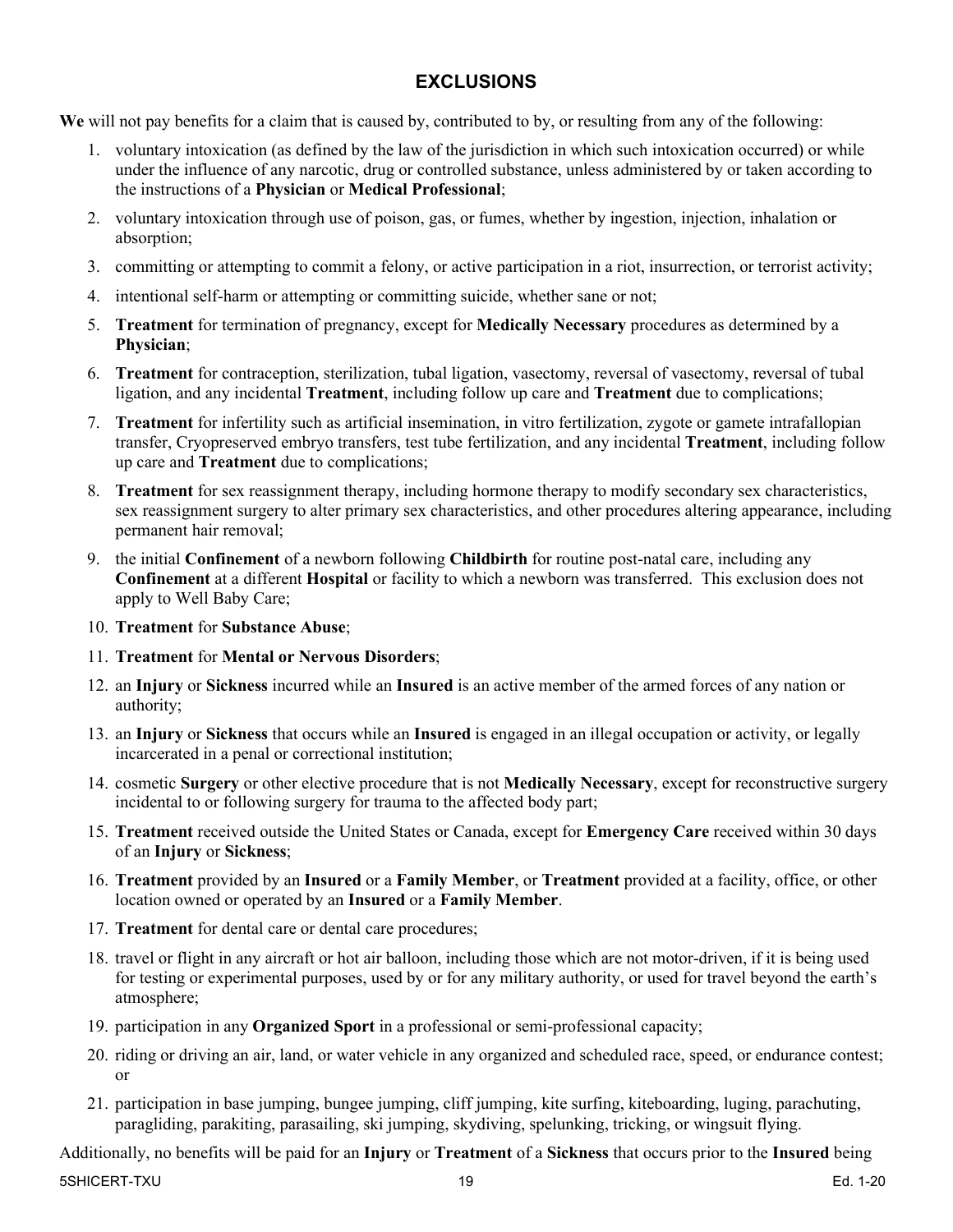covered under the **Certificate**.

## **PRE-EXISTING CONDITION LIMITATION**

**We** will not pay benefits for an **Insured's** claim under this **Certificate** for a disease or physical condition that occurs in the first 12 months following that **Insured's Effective Date** if the claim is caused by, contributed to by, or resulting from:

#### 1. a **Pre-existing Condition**; or

2. complications arising from **Treatment** or medications taken for a **Pre-existing Condition**.

This limitation does not apply to **Dependent Children** who are acquired by **You** after the **Primary Insured Effective Date**. This limitation does not apply to insured's with coverage prior to 8/1/2021/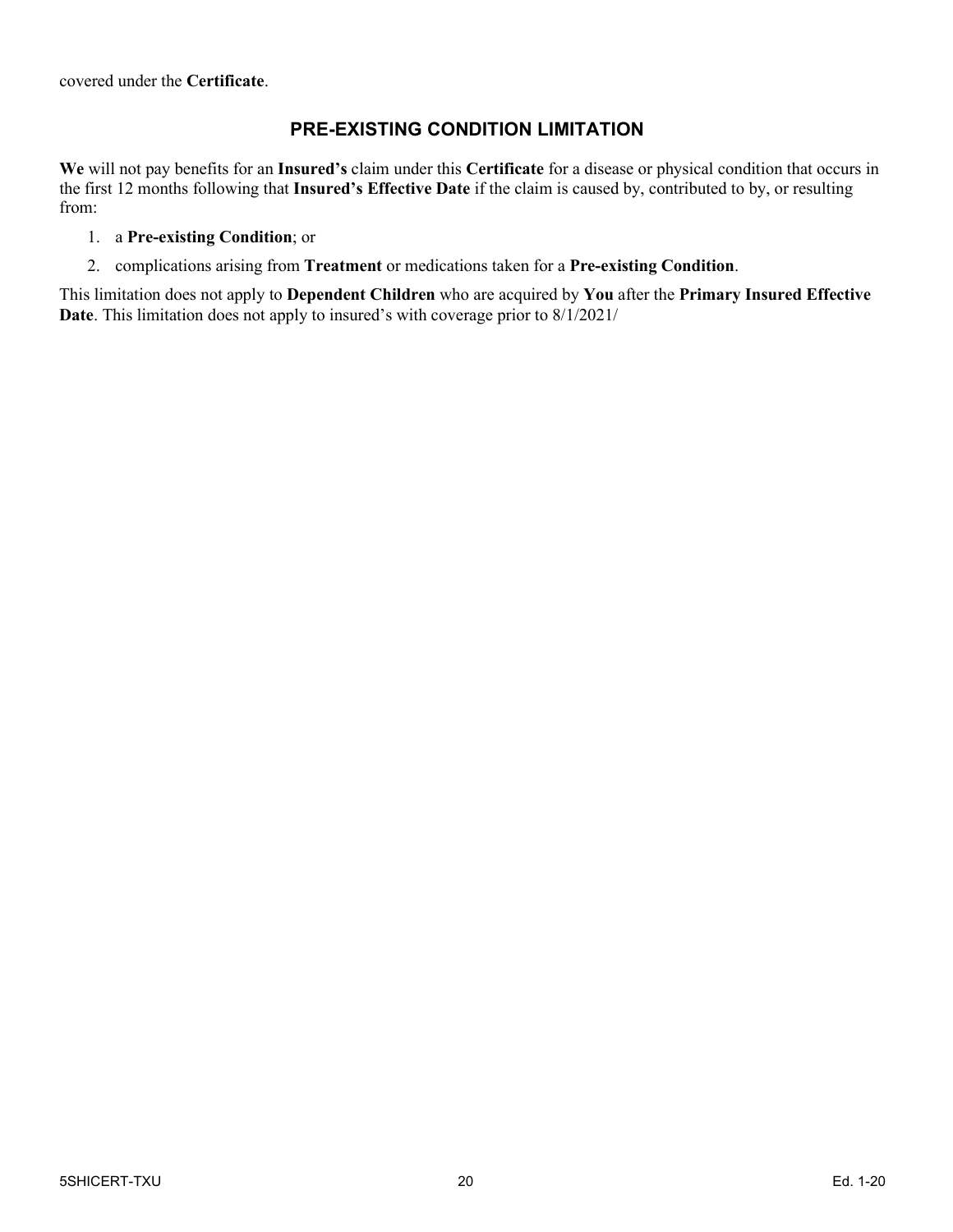# **INDIVIDUAL INSURING PROVISIONS**

<span id="page-20-0"></span>

| <b>Eligibility</b>              | You and Your Dependent(s), if applicable, are eligible for coverage on the later of<br>the Policy Effective Date or date You enter an Eligible Class, as defined by this<br>Certificate. Your eligibility may also be subject to eligibility waiting periods from<br>Your date of hire as determined by the Policyholder for Your Eligible Class.                                                            |
|---------------------------------|--------------------------------------------------------------------------------------------------------------------------------------------------------------------------------------------------------------------------------------------------------------------------------------------------------------------------------------------------------------------------------------------------------------|
|                                 | If You acquire a Spouse or Dependent Child after the Policy Effective Date, each<br>Spouse and/or Dependent Child will become eligible on the date acquired by You.                                                                                                                                                                                                                                          |
| <b>Enrollment</b>               | You may only enroll for coverage for You and Your Dependent(s), if applicable:                                                                                                                                                                                                                                                                                                                               |
|                                 | 1. up to 30 days prior to the date You become eligible for coverage;                                                                                                                                                                                                                                                                                                                                         |
|                                 | 2. up to 30 days following the date You become eligible for coverage;                                                                                                                                                                                                                                                                                                                                        |
|                                 | 3. within 30 days of a <b>Qualifying Family Change</b> ; or                                                                                                                                                                                                                                                                                                                                                  |
|                                 | during an Enrollment Period.<br>4.                                                                                                                                                                                                                                                                                                                                                                           |
|                                 | <b>Primary Insured Effective Date Your</b> coverage becomes effective on the first day of the month following the:<br>1. date You become eligible for coverage;                                                                                                                                                                                                                                              |
|                                 | 2. date Your enrollment is received by Us or the Policy Administrator;                                                                                                                                                                                                                                                                                                                                       |
|                                 | 3. Enrollment Period Effective Date, if You enroll during an Enrollment Period;<br><b>or</b>                                                                                                                                                                                                                                                                                                                 |
|                                 | 4. Your premium is received by Us or the Policy Administrator from the<br>Policyholder.                                                                                                                                                                                                                                                                                                                      |
| <b>Dependent Effective Date</b> | Coverage for Your Dependent(s) becomes effective on the later of:                                                                                                                                                                                                                                                                                                                                            |
|                                 | 1. Your effective date of coverage, if Your Dependent is eligible as of that date<br>and the Primary Insured enrolls and pays premium for the Dependent on or<br>before that date; or                                                                                                                                                                                                                        |
|                                 | 2. the date Your Dependent becomes eligible, if the Dependent becomes eligible<br>after Your effective date, and Your enrollment and premium are received by Us<br>or the Policy Administrator within 30 days after the Dependent becomes<br>eligible.                                                                                                                                                       |
|                                 | In no case will coverage for eligible Dependents take effect before the Primary<br>Insured's coverage. No Dependent will be covered, unless enrollment has been<br>submitted and the correct premium for the coverage has been paid.                                                                                                                                                                         |
| <b>Deferred Effective Date</b>  | If You are not in Active Employment on the date this insurance would otherwise<br>have become effective, coverage for You and Your Dependent(s), if applicable, will<br>not take effect until the date You begin or return to Active Employment.                                                                                                                                                             |
| <b>Newborn Child Coverage</b>   | A newborn child that is a <b>Dependent Child</b> , will automatically be covered from the<br>moment of birth until the $60th$ day of age. If You wish to continue coverage for the<br>Dependent Child beyond the initial 60-day period, enrollment for the Dependent<br>Child, a notice of birth, and the additional premium must be submitted to Us or the<br>Policy Administrator within 60 days of birth. |
| <b>Adopted Child Coverage</b>   | A Dependent Child for which, while You are covered under the Policy, You file a<br>petition to adopt is eligible for coverage.                                                                                                                                                                                                                                                                               |
|                                 | The child's coverage is effective from:                                                                                                                                                                                                                                                                                                                                                                      |
|                                 | 1. the date the petition to adopt is filed, if Your enrollment for their coverage and<br>any required additional premium is submitted to Us or the Policy Administrator<br>within 60 days after filing the petition to adopt the child; or                                                                                                                                                                   |
|                                 | the moment of birth if the petition for adoption, Your enrollment for their<br>2.                                                                                                                                                                                                                                                                                                                            |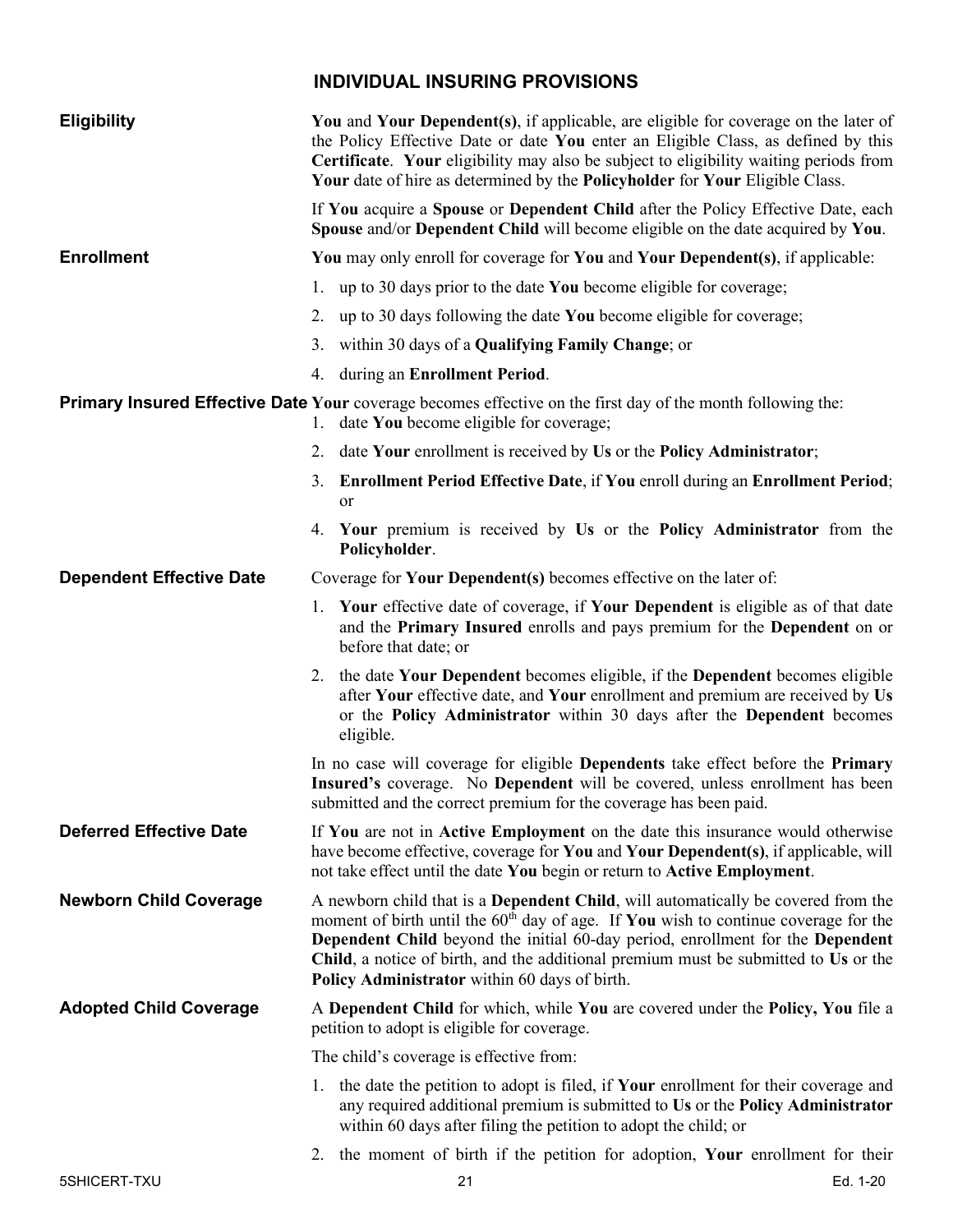|                                    | coverage, and any required additional premium is submitted to Us or the Policy<br><b>Administrator</b> within 60 days after the child's birth.                                                                                                                                                                        |
|------------------------------------|-----------------------------------------------------------------------------------------------------------------------------------------------------------------------------------------------------------------------------------------------------------------------------------------------------------------------|
|                                    | Coverage for the minor child shall continue unless the petition for adoption is<br>dismissed or denied, in which case coverage for the child will end on the date the<br>petition was dismissed or denied.                                                                                                            |
| <b>Changes in Coverage</b>         | You may change or cancel Your or Your Dependent's coverage during an<br><b>Enrollment Period</b> or within 60 days of a <b>Qualifying Family Change</b> .                                                                                                                                                             |
|                                    | A requested change or cancellation of Your or Your Dependent's coverage will<br>become effective on:                                                                                                                                                                                                                  |
|                                    | 1. the first day of the month following the date of the Qualifying Family Change<br>if the change is requested within 60 days of a <b>Qualifying Family Change</b> ; or                                                                                                                                               |
|                                    | 2. the <b>Enrollment Period Effective Date</b> , if the change is made during an<br><b>Enrollment Period.</b>                                                                                                                                                                                                         |
| <b>Confinement</b>                 | If a Dependent, other than a newborn or adopted child, is Confined to a Hospital or<br>Confined Elsewhere on the date this coverage would otherwise have become<br>effective, it will not take effect until the <b>Confinement</b> ends or they have not been<br>Confined Elsewhere for at least 90 consecutive days. |
| <b>Primary Insured Termination</b> | Your coverage ends on the earliest of:                                                                                                                                                                                                                                                                                |
|                                    | 1. the last day of the month during which You leave an Eligible Class under this<br>Certificate;                                                                                                                                                                                                                      |
|                                    | 2. any premium due date, if full payment for <b>Your</b> coverage is not made within 31<br>days following the premium due date;                                                                                                                                                                                       |
|                                    | 3. the date the <b>Policy</b> terminates; or                                                                                                                                                                                                                                                                          |
|                                    | 4. the last day of the month during which You attain age 99.                                                                                                                                                                                                                                                          |
|                                    | Termination will not affect a claim arising from a Covered Accident that occurred<br>while the Primary Insured was covered by the Policy.                                                                                                                                                                             |
| <b>Dependent Termination</b>       | Coverage for a Dependent ends on the earliest of:                                                                                                                                                                                                                                                                     |
|                                    | 1. Your termination date;                                                                                                                                                                                                                                                                                             |
|                                    | 2. the last day of the month during which the <b>Dependent</b> is no longer eligible for<br>coverage due to a change to the <b>Policy</b> ; or                                                                                                                                                                        |
|                                    | 3. the last day of the month during which a Dependent no longer satisfies the<br>definition of a Spouse or Dependent Child.                                                                                                                                                                                           |
|                                    | In no case will Dependent coverage end later than the date Your coverage ends.                                                                                                                                                                                                                                        |
|                                    | Termination will not affect a claim arising from a Covered Accident that occurred<br>while the Dependent was covered by the Policy.                                                                                                                                                                                   |
| <b>Extension of Benefits</b>       | If coverage ends while an Insured is Confined to a Hospital as an Inpatient as the<br>result of a Covered Accident or Covered Sickness, We will continue to pay benefits<br>for Confinement that become payable after the date coverage otherwise ends if the<br><b>Insured</b> meets the following requirements:     |
|                                    | the Confinement must be continuous after the date of termination; and<br>1.                                                                                                                                                                                                                                           |
|                                    | 2. coverage must not have ended as a result of the Insured's or, in the case of a<br>Dependent Child or Spouse, the Primary Insured's voluntary termination of<br>coverage.                                                                                                                                           |
|                                    | This Extension of Benefits terminates upon the earliest of the following:                                                                                                                                                                                                                                             |
| 5SHICERT-TXU                       | 1. the date the Insured is no longer Confined to a Hospital as an Inpatient;<br>Ed. 1-20<br>22                                                                                                                                                                                                                        |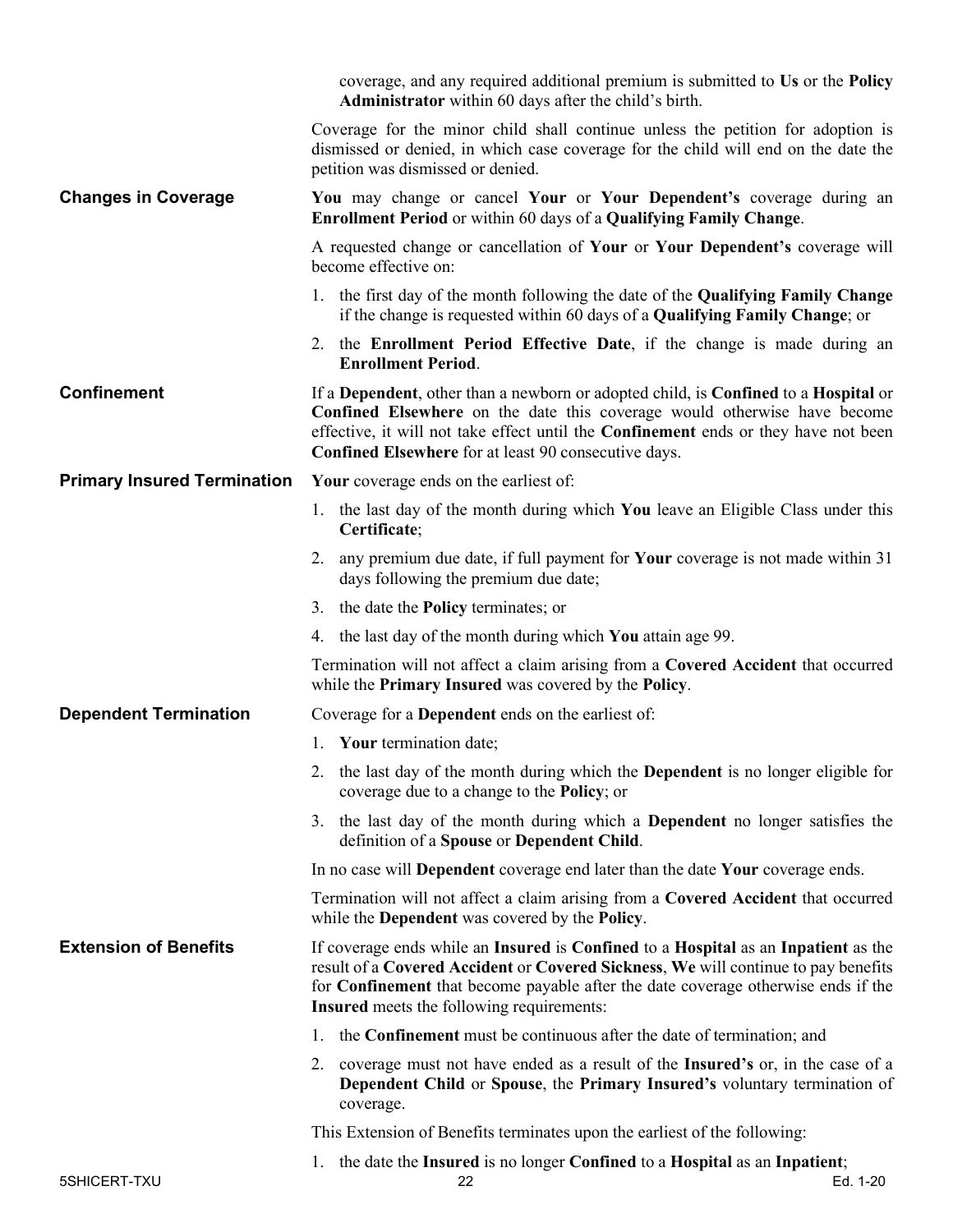- 2. the date the **Insured** receives the maximum benefit for Daily Hospital Confinement; or
- 3. twelve (12) months following the effective date of discontinuance.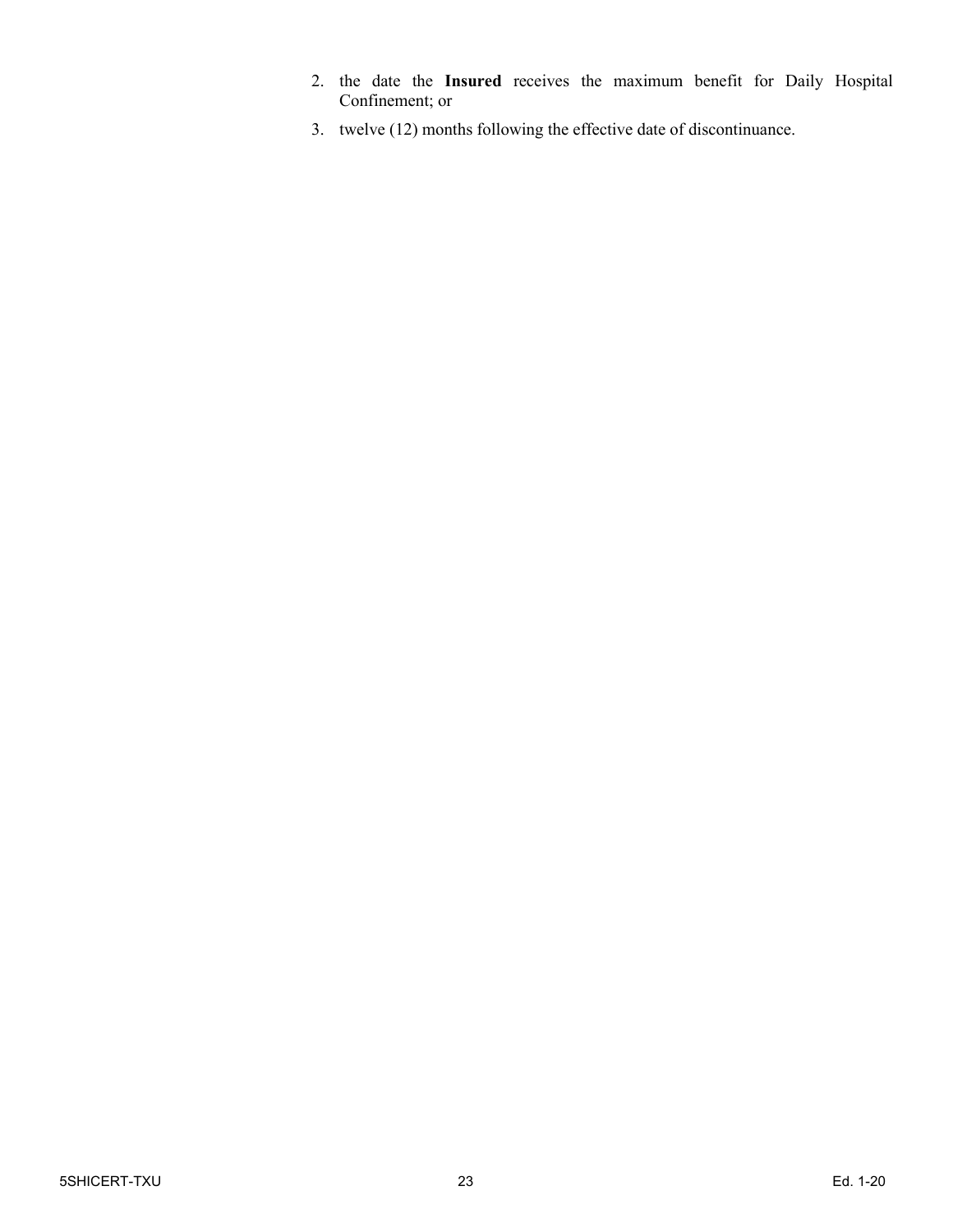# **CLAIM PROVISIONS**

<span id="page-23-0"></span>

| <b>Notice of Claim</b>                             | Notice of Claim must be given to Us within 20 days after the occurrence or start of<br>any loss covered by the Policy, or as soon as reasonably possible. Notice given by or<br>on behalf of an Insured to Us, or to Our authorized agent, at Our Home Office or<br>the Administrative Office with information sufficient to identify the Insured, shall<br>be deemed notice to Us.                                                                                                        |
|----------------------------------------------------|--------------------------------------------------------------------------------------------------------------------------------------------------------------------------------------------------------------------------------------------------------------------------------------------------------------------------------------------------------------------------------------------------------------------------------------------------------------------------------------------|
|                                                    | Failure to give notice within this time frame will not invalidate nor reduce any claim.                                                                                                                                                                                                                                                                                                                                                                                                    |
| <b>Claim Forms</b>                                 | Upon receipt of a Notice of Claim, We will send claim forms. If the recipient does<br>not receive them within 15 days after Notice of Claim is provided to Us, Proof of Loss<br>may be sent to Us without waiting to receive the claim forms.                                                                                                                                                                                                                                              |
| <b>Proof of Loss</b>                               | Written Proof of Loss must be furnished to Us, or to Our authorized agent, at Our<br>Home Office or the Administrative Office within 90 days after the date of the loss.<br>If it is not reasonably possible to give proof in this time, proof must be provided as<br>soon as reasonably possible. Proof of Loss may not be given more than one year after<br>the time proof is otherwise required, unless the claimant is legally incapacitated.                                          |
|                                                    | Proof of Loss, provided at Your expense, must establish the nature and extent of the<br>Covered Loss and should include but not be limited to the following:                                                                                                                                                                                                                                                                                                                               |
|                                                    | 1. the cause of death or Covered Loss;                                                                                                                                                                                                                                                                                                                                                                                                                                                     |
|                                                    | 2. the extent of the Covered Loss;                                                                                                                                                                                                                                                                                                                                                                                                                                                         |
|                                                    | 3. the date of the Covered Loss;                                                                                                                                                                                                                                                                                                                                                                                                                                                           |
|                                                    | 4. the name and address of any <b>Hospital</b> or institution where <b>Treatment</b> was<br>received, including all attending Physicians; and                                                                                                                                                                                                                                                                                                                                              |
|                                                    | 5. in case of death, a certified copy of the death certificate or other lawful evidence<br>providing equivalent information.                                                                                                                                                                                                                                                                                                                                                               |
|                                                    | If the Proof of Loss is not complete, We will request additional information.                                                                                                                                                                                                                                                                                                                                                                                                              |
| <b>Physical Examinations or</b><br><b>Autopsy</b>  | We, at Our own expense, shall have the right and opportunity to examine the Insured<br>when and as often as We may reasonably require during the pendency of a claim and<br>to make an autopsy in case of death where it is not prohibited by law.                                                                                                                                                                                                                                         |
| <b>Authorization for Release</b><br>of Information | We may request written authorization from an Insured. This authorization may be<br>required in order for Us to obtain the necessary medical and non-medical information<br>needed for Proof of Loss. This information may include any appropriate financial<br>records such as income tax returns. Failure to provide Us with written authorization<br>may result in the denial of a claim if the Insured does not provide the Proof of Loss<br>that is required to make a claim decision. |
| <b>Time Payment of Claims</b>                      | Benefits payable under the Certificate will be paid within 30 days after Our receipt<br>of due Proof of Loss.                                                                                                                                                                                                                                                                                                                                                                              |
| <b>Payment of Claims</b>                           | All benefits are payable to You, unless such payments are assigned. Any benefits<br>unpaid at the time of Your death will be paid to:                                                                                                                                                                                                                                                                                                                                                      |
|                                                    | Your designated beneficiary (ies); or if none, then to<br>Ι.                                                                                                                                                                                                                                                                                                                                                                                                                               |
|                                                    | Your estate.<br>2.                                                                                                                                                                                                                                                                                                                                                                                                                                                                         |
|                                                    | We may pay benefits on a dependent child's behalf to someone that is not covered<br>under this Certificate if an order providing for the appointment of a possessory or<br>managing conservator of the child has been issued by a court in this or another state.                                                                                                                                                                                                                          |
| <b>Beneficiary Designation</b>                     | In the event of Your death, You should designate one or more beneficiaries to receive<br>any benefits under the Certificate that are unpaid at the time of Your death.<br>Beneficiary records will be kept by the Policyholder, plan administrator or the                                                                                                                                                                                                                                  |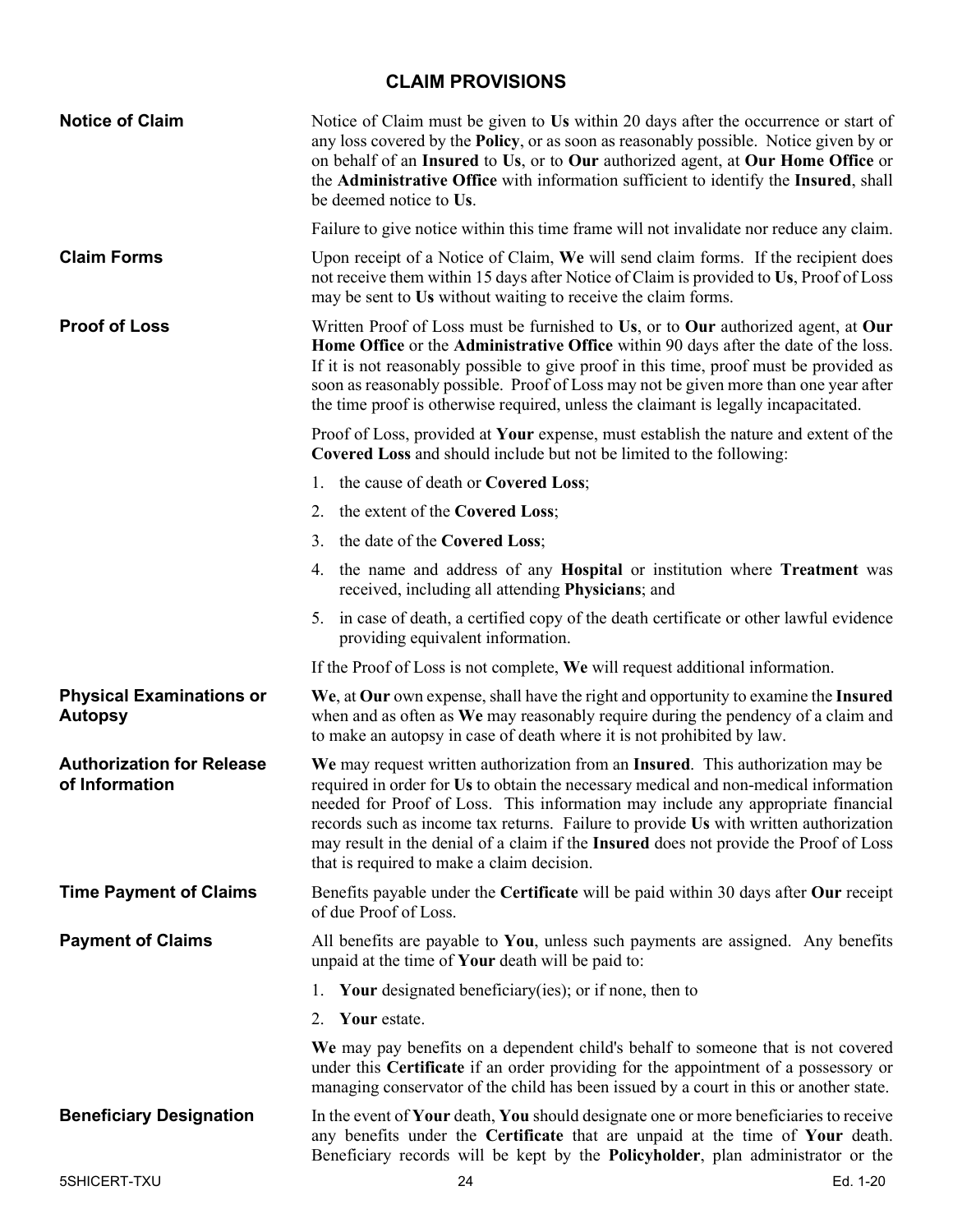|                                                                           | office/system where beneficiary records for the <b>Policy</b> are kept. The most current<br>beneficiary designation in effect under a Prior Policy will be accepted as a<br>beneficiary designation under the Certificate until changed (if applicable).                                                                                                                        |
|---------------------------------------------------------------------------|---------------------------------------------------------------------------------------------------------------------------------------------------------------------------------------------------------------------------------------------------------------------------------------------------------------------------------------------------------------------------------|
|                                                                           | Certain states are community property states. If You live in a community property<br>state and designate someone other than Your Spouse as a beneficiary, state law may<br>require that Your Spouse consent to such designation. If spousal consent to the<br>designation is not obtained, then such designation may not be effective.                                          |
| <b>Change of Beneficiary</b>                                              | Unless the Insured makes an irrevocable designation of beneficiary, the right to<br>change of beneficiary is reserved to the <b>Insured</b> and the consent of the beneficiary or<br>beneficiaries shall not be requisite to surrender or assignment of the <b>Certificate</b> or to<br>any change of beneficiary or beneficiaries, or to any other changes in the Certificate. |
| <b>Claim Denial</b>                                                       | If a claim for benefits is wholly or partly denied, the claimant will be furnished with<br>written notification of the decision. This written notification will:                                                                                                                                                                                                                |
|                                                                           | 1. give the specific reason(s) for the denial;                                                                                                                                                                                                                                                                                                                                  |
|                                                                           | make specific reference to the Certificate provisions on which the denial is based;<br>2.                                                                                                                                                                                                                                                                                       |
|                                                                           | 3. provide a description of any additional information necessary to perfect a claim<br>and an explanation of why it is necessary; and                                                                                                                                                                                                                                           |
|                                                                           | 4. provide an explanation of the review procedure.                                                                                                                                                                                                                                                                                                                              |
| <b>Claim Appeal</b>                                                       | Any request to file an appeal of a wholly or partially denied claim must be sent to Us<br>in writing within 180 days from the date of written notice of our claim decision. You<br>have the right to:                                                                                                                                                                           |
|                                                                           | 1. upon request and free of charge, reasonable access to and copies of, all relevant<br>documents as defined by applicable U.S. Department of Labor regulations; and                                                                                                                                                                                                            |
|                                                                           | 2. submit written comments, documents, records, and other information relating to<br>the claim to Us.                                                                                                                                                                                                                                                                           |
|                                                                           | We will respond in writing with Our final decision on the claim.                                                                                                                                                                                                                                                                                                                |
| <b>Overpayment Recovery</b>                                               | We have the right to recover from You or the recipient of benefits any amount that<br>We determine to be an overpayment. You or the recipient of benefits has the<br>obligation to refund to Us any such amount.                                                                                                                                                                |
|                                                                           | If benefits are overpaid on any claim, You or the recipient of benefits must reimburse<br>Us within 90 days.                                                                                                                                                                                                                                                                    |
|                                                                           | If reimbursement is not made in a timely manner, We have the right to:                                                                                                                                                                                                                                                                                                          |
|                                                                           | 1. recover such overpayments from You, any other person to or for whom payment<br>was made, or Your estate;                                                                                                                                                                                                                                                                     |
|                                                                           | 2. reduce or offset against any future benefits payable to You or Your survivors<br>until full reimbursement is made;                                                                                                                                                                                                                                                           |
|                                                                           | 3. refer the unpaid balance to a collection agency; and                                                                                                                                                                                                                                                                                                                         |
|                                                                           | 4. pursue and enforce all legal and equitable rights in court.                                                                                                                                                                                                                                                                                                                  |
| <b>Payment to Texas Health</b><br>and Human Services<br><b>Commission</b> | Upon Our receipt of written notice at Our Home Office, benefits payable on behalf<br>of a Dependent Child must be paid to the Texas Health and Human Services<br>Commission if:                                                                                                                                                                                                 |
|                                                                           | 1. the Primary Insured is required to pay child support by a court order or court-<br>approved agreement and:                                                                                                                                                                                                                                                                   |
|                                                                           | a. is a possessory conservator of the child under a court order issued in this<br>state; or                                                                                                                                                                                                                                                                                     |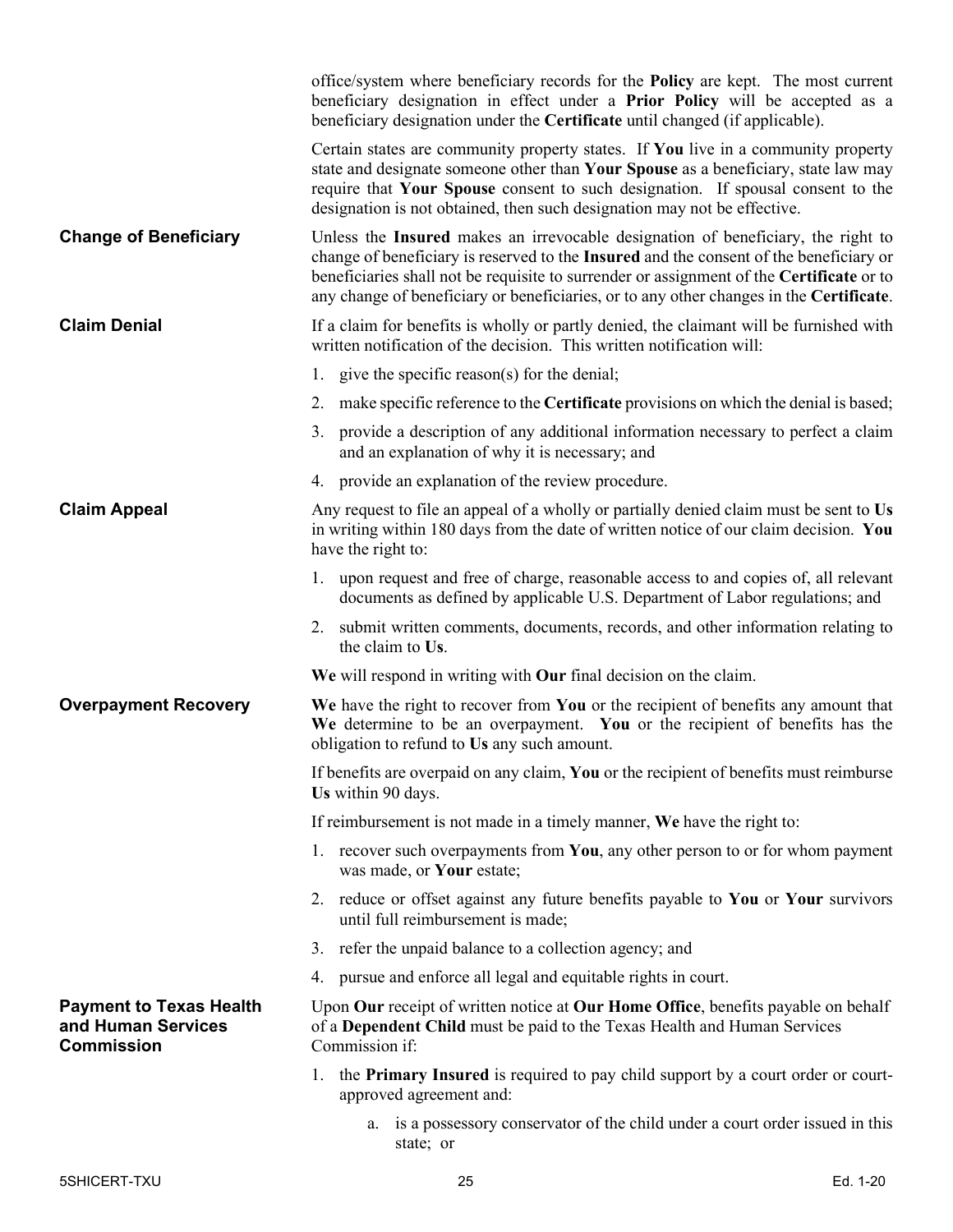- b. is not entitled to possession of or access to the child;
- 2. the Texas Health and Human Services Commission is paying benefits on behalf of the child under Chapter 31 or 32, Human Resources Code; and
- 3. the written notice specifies that the benefits must be paid directly to the Texas Health and Human Services Commission.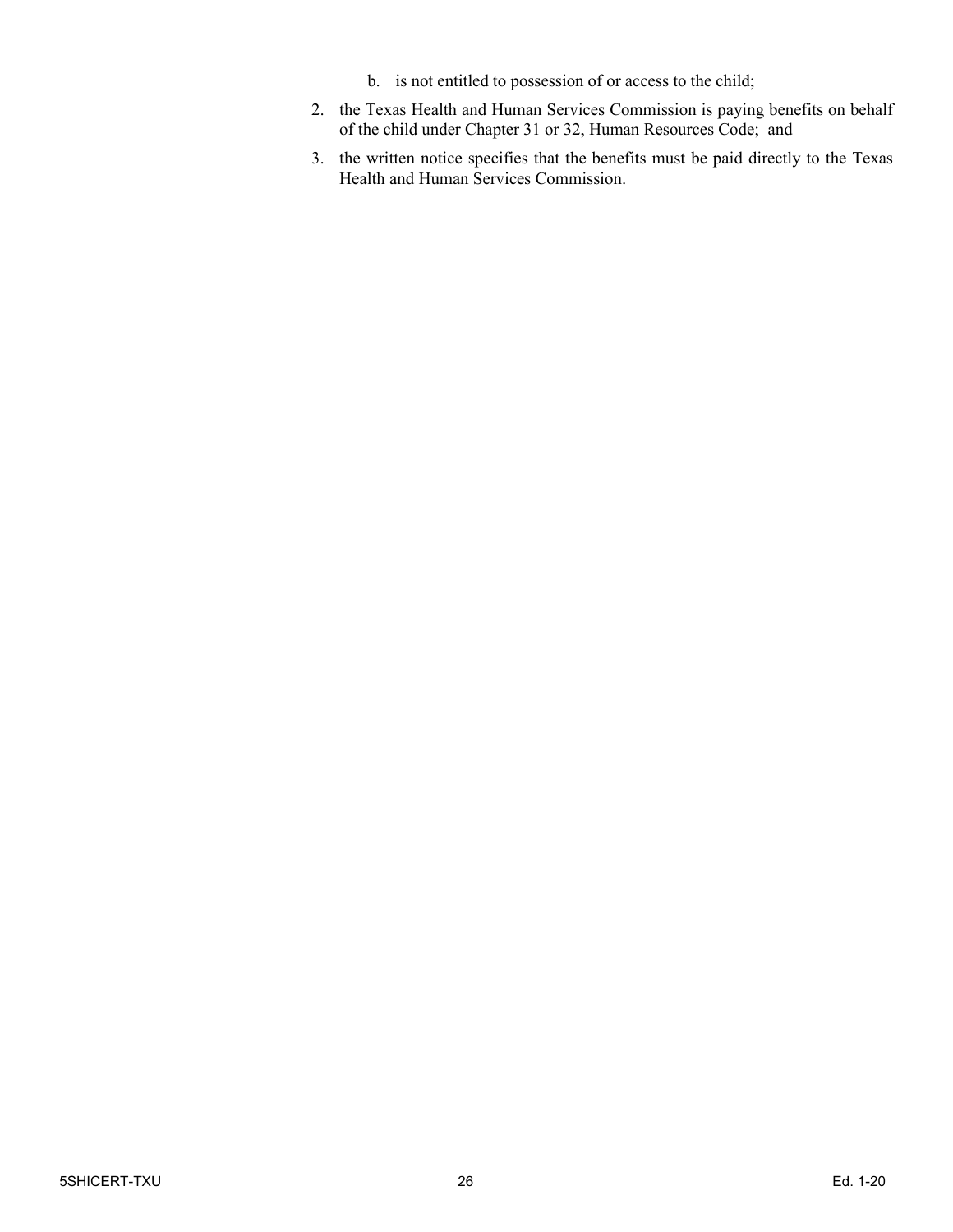## **PORTABILITY**

<span id="page-26-0"></span>

| <b>Portability Coverage</b>       | <b>You</b> or <b>Your</b> covered <b>Spouse</b> , in certain circumstances, may continue coverage when<br>coverage ends under the Policy. The terms, conditions, and premium rates of the<br>portability coverage may be governed by a separate portability policy and may not be<br>the same as those under this Certificate.                                                                                                                                                                                                                                  |
|-----------------------------------|-----------------------------------------------------------------------------------------------------------------------------------------------------------------------------------------------------------------------------------------------------------------------------------------------------------------------------------------------------------------------------------------------------------------------------------------------------------------------------------------------------------------------------------------------------------------|
|                                   | If You are age 79 or younger, You may request portability coverage for You and any<br>covered <b>Dependent</b> (s) when:                                                                                                                                                                                                                                                                                                                                                                                                                                        |
|                                   | 1. You are no longer in Active Employment or are not otherwise eligible for<br>coverage under the <b>Policy</b> ;                                                                                                                                                                                                                                                                                                                                                                                                                                               |
|                                   | 2. You are no longer a member of the <b>Policyholder</b> ; or                                                                                                                                                                                                                                                                                                                                                                                                                                                                                                   |
|                                   | 3. the <b>Policy</b> terminates and <b>You</b> do not elect replacement coverage through the<br><b>Policyholder's relationship with another insurance carrier.</b>                                                                                                                                                                                                                                                                                                                                                                                              |
|                                   | If You are eligible to request portability coverage, then You must elect to continue<br>insurance under this portability provision in order for any <b>Dependent(s)</b> to be eligible<br>for portability coverage.                                                                                                                                                                                                                                                                                                                                             |
|                                   | Your Spouse, if age 79 or younger and an Insured under this Certificate, may<br>request their own portability coverage and for any covered Dependent Child(ren):                                                                                                                                                                                                                                                                                                                                                                                                |
|                                   | 1. in the event of <b>Your</b> death;                                                                                                                                                                                                                                                                                                                                                                                                                                                                                                                           |
|                                   | 2. in the event of divorce or legal separation from You; or                                                                                                                                                                                                                                                                                                                                                                                                                                                                                                     |
|                                   | 3. when You enter active duty service or training in any military for a period of<br>31 days or more and are no longer eligible under the <b>Policy</b> as a <b>Member</b> .                                                                                                                                                                                                                                                                                                                                                                                    |
|                                   | If Your Spouse elects coverage under this portability provision, the Spouse will<br>become the Primary Insured. Any Dependent Child(ren) may be covered under the<br>Primary Insured or Spouse, but not both.                                                                                                                                                                                                                                                                                                                                                   |
| <b>Electing Portability</b>       | To elect portability coverage, You or Your covered Spouse must send a request to<br>Us or the Policy Administrator. The benefits and premium rates of the portability<br>coverage can be obtained by contacting the Policyholder, Us, or the Policy<br>Administrator.                                                                                                                                                                                                                                                                                           |
|                                   | The request and the initial premium due must be received within 31 days after<br>insurance under the <b>Policy</b> ends. If timely notice is not given, an extension of the<br>period of time in which to request portability coverage will be allowed. You or Your<br>covered Spouse will have 15 days from the date notice is received to submit a<br>portability request and initial premium. However, in no event will a request be<br>accepted by Us if received more than 91 days after the date coverage under the <b>Policy</b><br>would otherwise end. |
| <b>Termination of Portability</b> | Portability coverage for the <b>Primary Insured</b> ends on the earliest of:                                                                                                                                                                                                                                                                                                                                                                                                                                                                                    |
|                                   | 1. any premium due date, if full payment for the <b>Primary Insured's</b> coverage is not<br>made within 31 days following the premium due date;                                                                                                                                                                                                                                                                                                                                                                                                                |
|                                   | 2. the date the <b>Policy</b> terminates; or                                                                                                                                                                                                                                                                                                                                                                                                                                                                                                                    |
|                                   | the last day of the month during which the <b>Primary Insured</b> attains age 99.<br>3.                                                                                                                                                                                                                                                                                                                                                                                                                                                                         |
|                                   | Portability coverage for a <b>Dependent</b> ends on the earliest of:                                                                                                                                                                                                                                                                                                                                                                                                                                                                                            |
|                                   | the termination date of the <b>Primary Insured's</b> portability coverage;<br>1.                                                                                                                                                                                                                                                                                                                                                                                                                                                                                |
|                                   | 2. the last day of the month during which a <b>Dependent</b> is no longer eligible for<br>coverage due to a change to the <b>Policy</b> ; or                                                                                                                                                                                                                                                                                                                                                                                                                    |
|                                   | 3. the last day of the month during which a Dependent no longer satisfies the                                                                                                                                                                                                                                                                                                                                                                                                                                                                                   |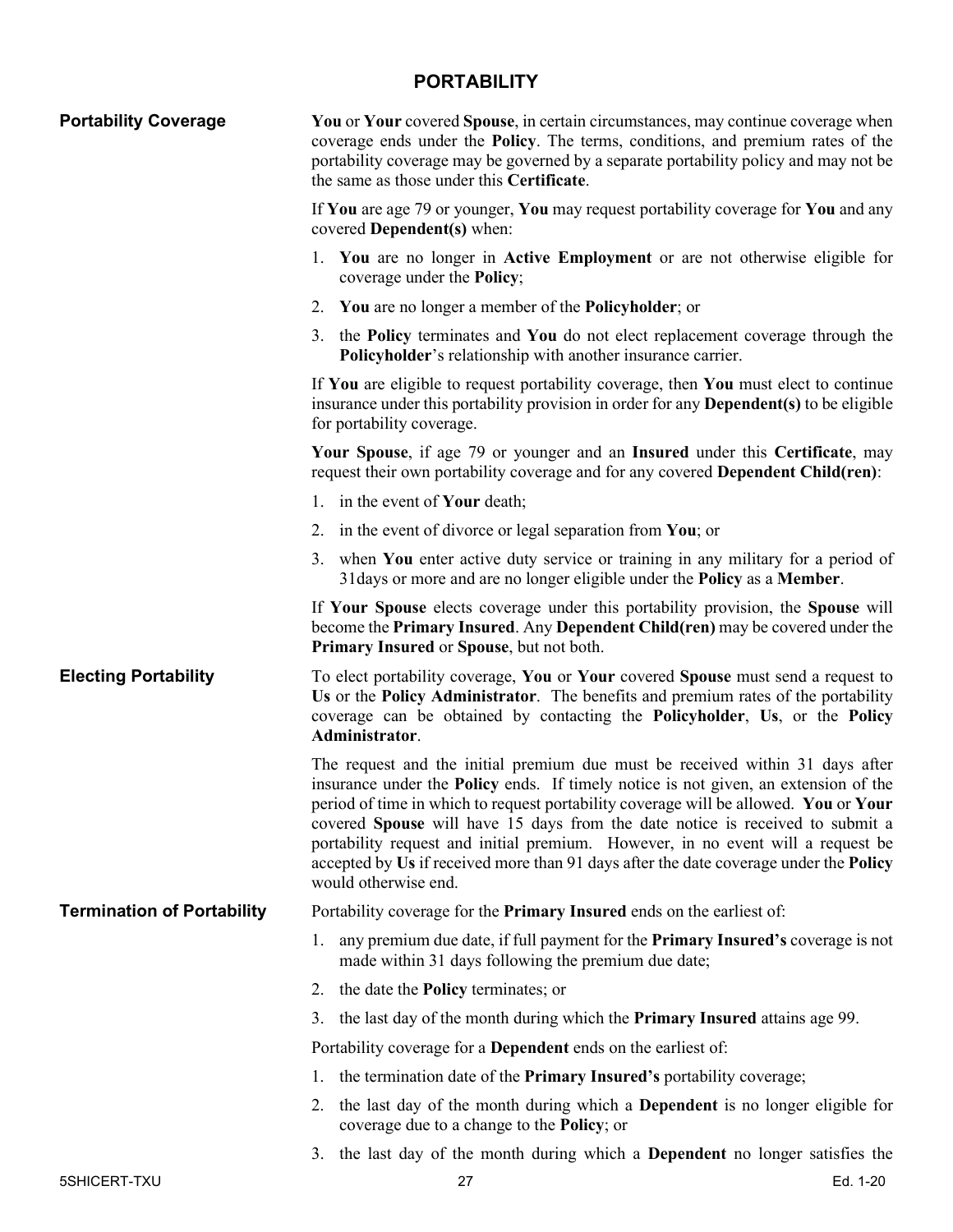definition of a **Spouse** or **Dependent Child**.

In no case will a **Dependent's** portability coverage end later than the date the **Primary Insured's** coverage ends.

Termination will not affect a claim arising from a **Covered Accident** that occurred while an **Insured** was covered by the **Policy**.